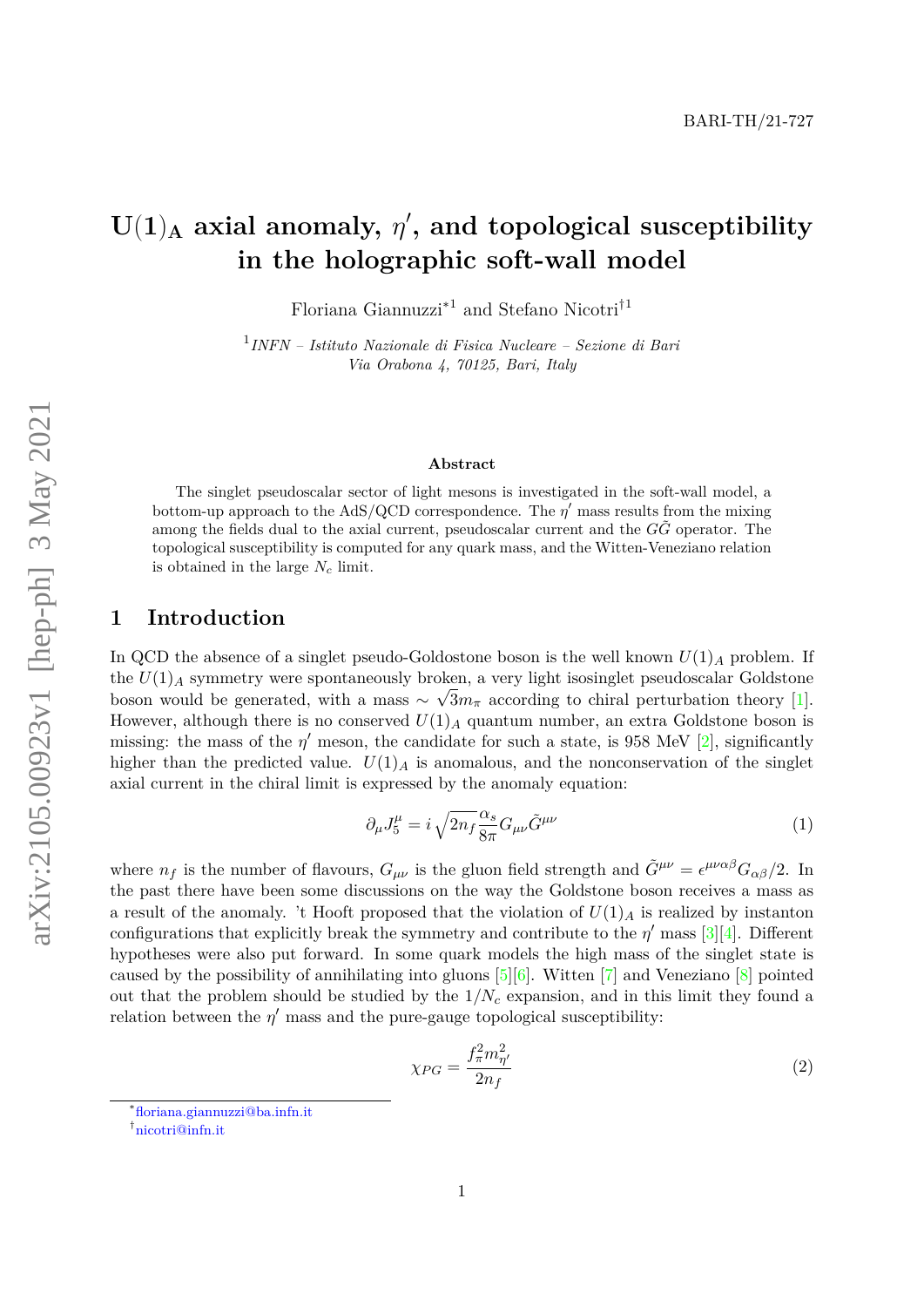where  $f_{\pi}$  is the pion decay constant (normalized such that  $f_{\pi} \sim 92$  MeV). Including finite quark mass, the relation becomes  $\chi = \frac{f_{\pi}^2}{2}$ 2*n<sup>f</sup>*  $(m_{\eta'}^2 + m_{\eta}^2 - 2m_K^2)$  [\[8\]](#page-13-0). Witten's argument is that the singlet and octet states are degenerate in the large  $N_c$  limit, while a mass difference is produced by quark-antiquark annihilation diagrams at  $\mathcal{O}(1/N_c)$ .

The  $\eta'$  mass has been computed with chiral effective Lagrangians by including an effective term that contains the topological charge density  $[9][10][11]$  $[9][10][11]$  $[9][10][11]$ . In  $[12]$  a purely gluonic current has been studied with QCD sum rules and the mass and the residue of the lowest-lying resonance have been computed, claiming that in the  $\eta'$  wave function both quark and gluon components are present. Other QCD sum rules studies include [\[13\]](#page-13-5)[\[14\]](#page-13-6). The  $\eta'$  mass and decay constant have been computed in lattice QCD, see, *e.g.*, [\[15\]](#page-13-7) and references therein.

In the last years there were studies dealing with the  $\eta'$  problem using the gauge/gravity duality. In the AdS/CFT correspondence a 4-dimensional gauge theory can be mapped to a gravity theory in the  $AdS_5 \times S_5$  space, such that gauge-invariant operators are described by proper higher-dimensional fields. Conformal symmetry requires that the mass of a field is fixed by the conformal dimension of the dual operator, and so it forces a vector field dual to a dimension-3 current to be a massless field. Hence, a global symmetry in the 4-dimensional theory becomes a gauge symmetry on the gravity side. However, since the QCD axial singlet current is not conserved, we expect that its dual field, *i.e.* the singlet axial-vector field, gets a mass. In  $[16]$  the anomalous  $U(1)$  symmetry becomes a spontaneously broken symmetry in supergravity, and the gauge field acquires a mass through the Higgs mechanism. In particular, a mass term for the gauge field dual to the  $U(1)_R$  current is generated by a 2-form in the gravity theory which is not invariant under  $U(1)_R$ . On these bases, studies of the  $U(1)_A$  problem in top-down  $[17][18][19]$  $[17][18][19]$  $[17][18][19]$  and bottom-up models  $[20][21][22][23]$  $[20][21][22][23]$  $[20][21][22][23]$  $[20][21][22][23]$  have been proposed. In  $[24]$  an axion field has been introduced in order to renormalize the anomalous conductivities, playing the role of the 2-form. In [\[25\]](#page-13-17) anomaly related transport phenomena in the presence of a magnetic field are studied with a massive vector field dual to a nonconserved current. The mass term for the dimension-three vector field has been included by a gauge-invariant Stückelberg action. In [\[23\]](#page-13-15) a bottom-up model is used to compute the topological susceptibility and the mass of the singlet pseudoscalar meson in the Veneziano large- $N_c$  limit. In this model the QCD  $\theta$  parameter is the source of a Ramond-Ramond (RR) bulk field, and the  $\eta'$  mass emerges by the Stückelberg mechanism [\[26\]](#page-13-18). The model has been used in [\[27\]](#page-13-19) for studying glueball spectra.

This issue has not been approached in the soft-wall model [\[28\]](#page-13-20). Following [\[23\]](#page-13-15) and [\[24\]](#page-13-16), we investigate the pseudoscalar singlet sector in the soft-wall model, and compute the topological susceptibility in pure gauge and for finite quark masses, and the  $\eta'$  mass. A field dual to the *GG* operator is introduced, and its mixing with the fields dual to the  $\bar{q}\gamma_{\mu}\gamma_{5}q$  and  $\bar{q}\gamma_{5}q$  currents is obtained by requiring  $U(1)_A$  invariance of the Lagrangian for specific transformation rules. In this scheme, the  $\eta'$  results from coupled equations of motion containing the three  $0^{-+}$  isosinglet fields, such that its mass is increased with respect to the  $\eta$  mass by a gluonic contribution. We also show that the anomaly equation naturally arises. No mixing between  $\eta$  and  $\eta'$  has been considered. The dependence of the topological susceptibility on the quark mass is compared with lattice data and with the phenomenological prediction proposed in [\[29\]](#page-14-0)[\[30\]](#page-14-1), and the known asymptotic behaviours are reproduced.

The paper is organized as follows. In Section [2](#page-2-0) the soft-wall model for chiral-symmetry breaking is reviewed, and a scalar field  $Y(x, z)$  containing the field dual to the QCD  $GG$  operator is introduced, contributing to the description of the singlet pseudoscalar sector. In Section [3](#page-4-0) the model is studied in the pure-gauge limit, in which only pseudoscalar glueballs are present, and the parameters introduced through the  $Y(x, z)$  field are fixed by the coefficient of the glueball twopoint function at high momentum and by the topological susceptibility. In Section [4](#page-6-0) nonsinglet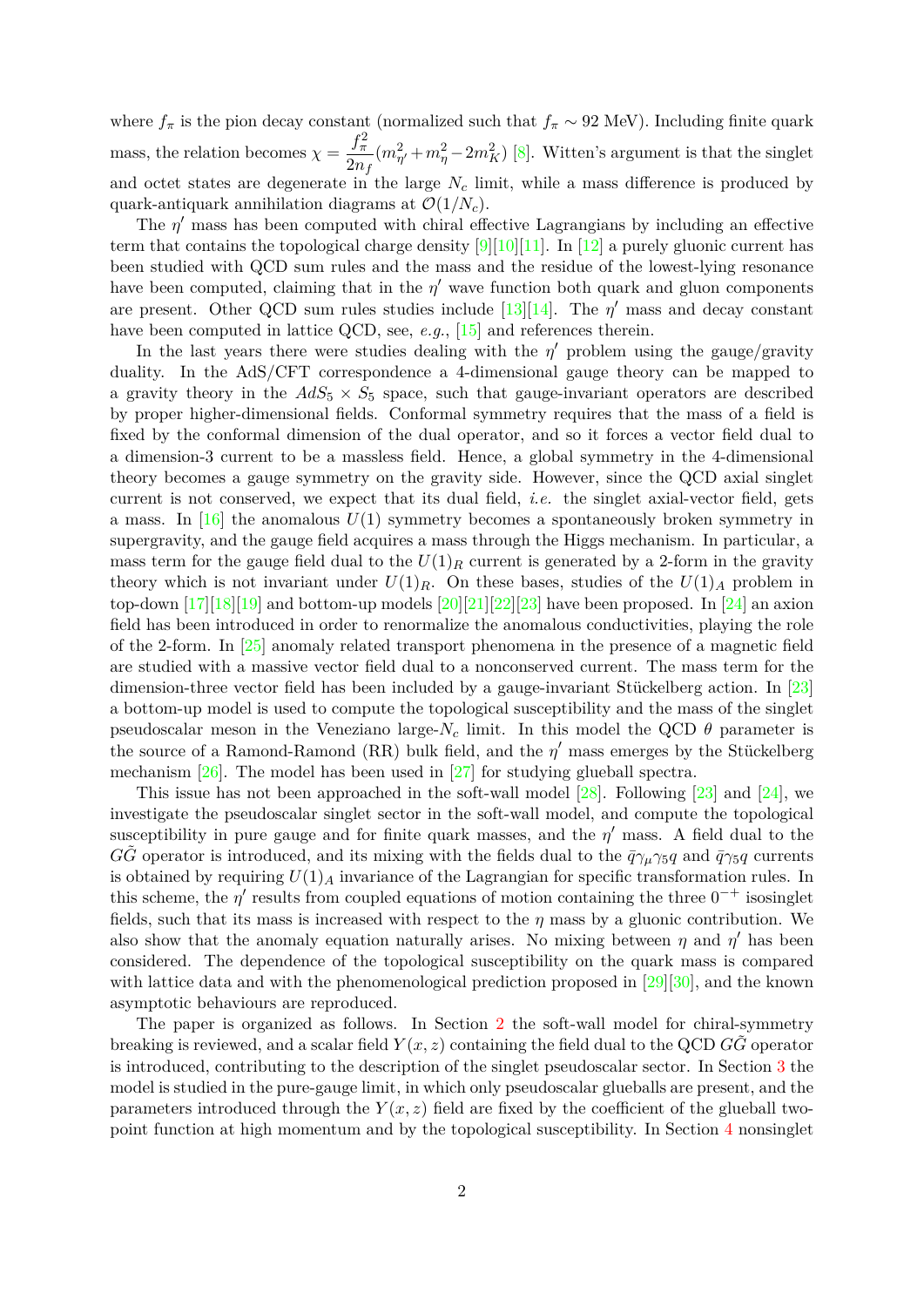pseudoscalar meson masses are computed, and all the remaining parameters are fixed by the pion mass, the *η* mass, and the pion decay constant. In Section [5](#page-7-0) the holographic version of the anomaly equation is found, reproducing the relation among the involved one-point functions in QCD; the  $\eta'$  mass is also obtained, in agreement with the experimental one. In the last Section the topological susceptibility is computed for different values of the quark mass, and the Witten-Veneziano relation is found at order  $1/N_c$  in the large  $N_c$  limit.

## <span id="page-2-0"></span>**2 Model**

We consider the Lagrangian introduced in [\[28\]](#page-13-20) to study chiral symmetry breaking in a bottom-up AdS/QCD model. The 5*d* AdS space is characterized by the metric:

$$
ds^2 = \frac{R^2}{z^2} (dt^2 - d\bar{x}^2 - dz^2),
$$
\n(3)

with *R* the AdS curvature radius and  $z \geq 0$  the additional bulk coordinate;  $z = 0$  corresponds to the AdS boundary. We use Greek letters for Minkowski (4*d*) indices, and capital letters for AdS (5*d*) indices. According to the AdS/CFT correspondence, the global  $U(n_f)_L \times U(n_f)_R$ symmetry of QCD is promoted to a gauge invariance of the Lagrangian of the 5*d* gravity theory under  $U(n_f)_L \times U(n_f)_R$ . The 5*d* fields dual to the left and right currents  $\bar{q}_{L/R} \gamma^{\mu} T^A q_{L/R}$  are the *p*-forms  $A_L(x, z)$  and  $A_R(x, z)$  having  $p = 1$  and a zero 5*d* mass, as it results using the relation  $m_5^2 R^2 = (\Delta - p)(\Delta + p - 4)$ , where  $\Delta$  is the conformal dimension of the 4*d* operator. Such massless fields, dual to conserved currents, are the gauge fields of the model.  $T^A$ , with  $A = 0, ..., n_f^2 - 1$ , are the generators of  $U(n_f)$ , with  $T^0 = \frac{1}{2m}$  $\frac{1}{2n_f}I_{n_f}$  and  $\text{Tr}(T^aT^b) = \delta^{ab}/2$  for  $a, b = 1, ..., n_f^2 - 1$ . The left and right gauge fields are expressed as  $A_L^M(x, z) = A_L^{M,A}$  $L^{M,A}(x, z)T^A$ . Vector and axialvector fields are defined by  $V = (A_L + A_R)/2$  and  $A = (A_L - A_R)/2$ , respectively. The  $\bar{q}_R q_L$ operator is dual to the 5*d* tachyon field  $X(x, z) = e^{i\eta^A(x, z)T^A} X_0(z)e^{i\eta^A(x, z)T^A}$ ,  $\eta^A$  describing the nine pseudoscalar mesons. We work with  $n_f = 3$  quarks, so the expectation value of  $X(x, z)$ is proportional to the identity matrix:  $X_0(z) = \sqrt{2}v_q(z) I_{n_f}$ . The covariant derivative acts on

*X*(*x, z*) as:

$$
D_M X = \partial_M X + i[X, V_M] - i\{X, A_M\}.
$$
\n<sup>(4)</sup>

We choose the gauge  $A_5 = 0$  and split the four components  $A_\mu$  of the axial field in a transverse  $(A_{\perp})$  and a longitudinal part  $(\varphi)$ :  $A_{\mu}^{A} = A_{\perp \mu}^{A} + \partial_{\mu} \varphi^{A}$ .

To study  $U(1)_A$ , we also include a field  $a(x, z)$  dual to the QCD operator  $Q = \frac{1}{2}$ .  $\frac{1}{8\pi}G_{\mu\nu}\tilde{G}^{\mu\nu}.$ *Q* appears in the QCD Lagrangian through the term  $\frac{\theta}{16\pi^2} \text{Tr}(G_{\mu\nu}\tilde{G}^{\mu\nu})$ , with *θ* a parameter. Therefore, we introduce the scalar field  $Y(x, z) = Y_0(z)e^{2ia(x, z)}$ , where  $Y_0(z)$  is the expectation value and  $a(x, z)$  is dual to the operator *Q* and is sourced by  $\theta$ . In top-down approaches the gluon contribution to the  $U(1)_R$  anomaly has been discussed in [\[16\]](#page-13-8), showing that the anomaly arises because the Ramond-Ramond (RR) 2-form  $C_2$  is not invariant under the  $U(1)$  symmetry. Such idea has been reproduced in a bottom-up approach [\[26\]](#page-13-18), where the coupling of RR form fields with the tachyon *X* and the axial gauge field *A<sup>M</sup>* has been obtained from the Wess-Zumino action. The result involving the axion *a*, *i.e.* the field sourced by  $\theta$  that couples to  $G \wedge G$  on the boundary, is gauge invariant if the following transformations of the 5*d* fields under  $U(1)_A$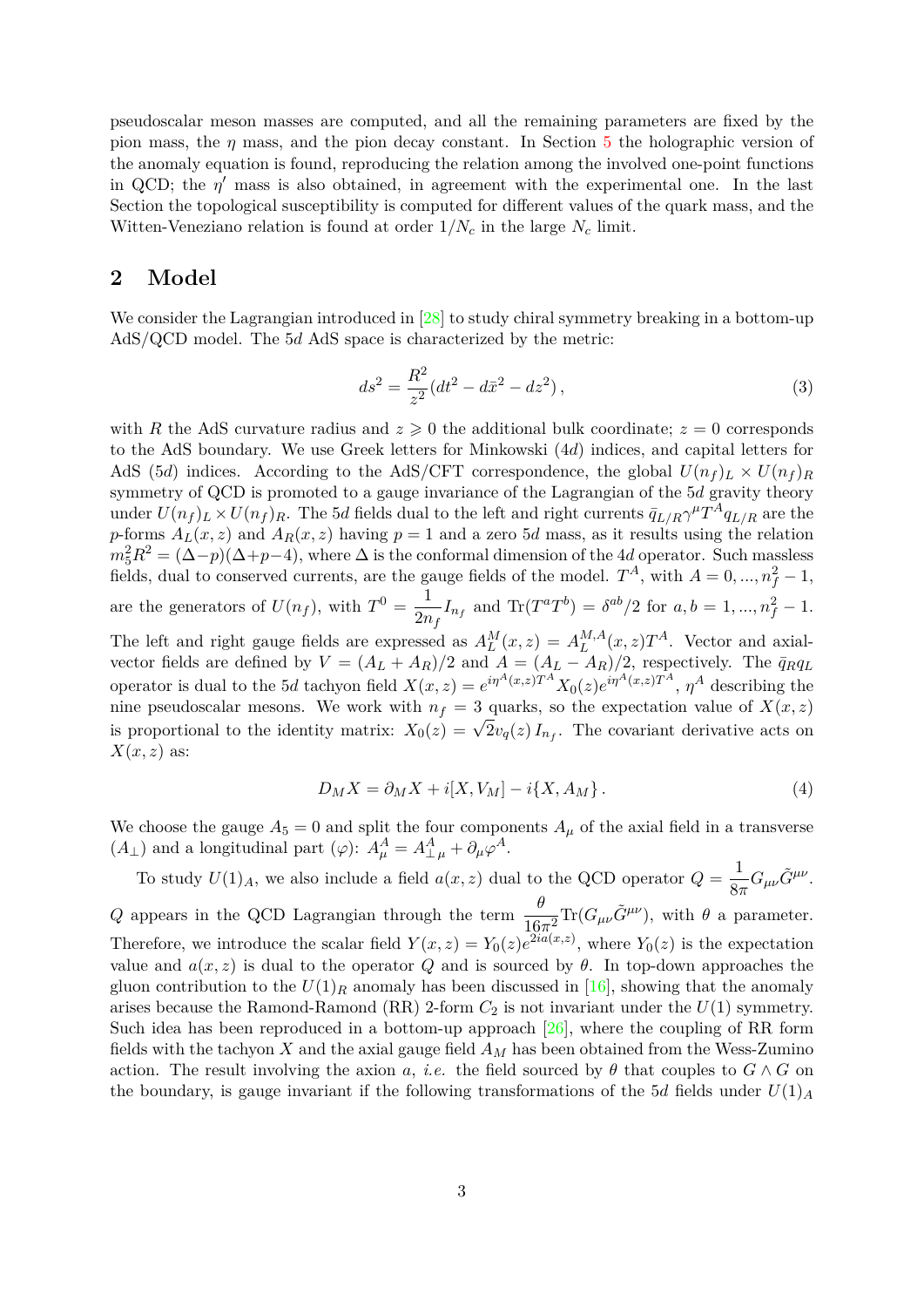are assumed:

$$
\eta^0 \to \eta^0 - \alpha \tag{5}
$$

<span id="page-3-0"></span>
$$
\varphi^0 \to \varphi^0 - \alpha \tag{6}
$$

$$
a \to a - V_a \alpha \,. \tag{7}
$$

where  $\alpha$  is the gauge parameter, and  $V_a(z)$  is a potential term depending on the tachyon vev  $v_q(z)$ , such that  $V_a \to 1$  as  $z \to 0$  and  $V_a \to 0$  for  $v_q(z) \to \infty$ . This guarantees that the transformation of the  $a(x, z)$  field becomes a shift of the  $\theta$  parameter on the boundary, which is the same result of an axial rotation in QCD. We also assume that the field  $a(x, z)$  appearing in the scalar field  $Y(x, z)$  transforms as in [\(7\)](#page-3-0) under  $U(1)_A$ . This can be understood in a phenomenological construction noticing that *a*(*x, z*) is a field comprising a term invariant under  $U(1)$ <sup>*A*</sup> ( $a<sub>P</sub>(x,t)$ ) plus a contribution proportional to the potential  $V<sub>a</sub>(z)$  that vanishes in pure gauge:  $a(x, z) = a_P(x, z) + V_a(z)a_f(x, z)$ , with  $a_f$  transforming under  $U(1)_A$  as  $a_f \rightarrow a_f - \alpha$ . In the model without  $V_a$  the topological susceptibility is not affected by the quark mass, although it is still possible to get the mass of the  $\eta'$  by a proper set of parameters.

Assuming the transformation rule [\(7\)](#page-3-0), a kinetic term  $|\partial (Y_0 e^{2ia})|^2$  would spoil gauge invariance of the Lagrangian. We then write the kinetic term in a gauge-invariant way as in the Wess-Zumino action [\[26\]](#page-13-18):

<span id="page-3-1"></span>
$$
\mathcal{K}_a = |\partial_M Y_0(z) + 2iY_0(\partial_M a(x, z) - \eta^0(x, z)\partial_M V_a(z) - A_M^0(x, z)V_a(z))|^2.
$$
 (8)

The full Lagrangian then reads:

<span id="page-3-2"></span>
$$
\mathcal{L} = \frac{1}{k} \sqrt{g} e^{-\phi} \left[ \text{Tr} \left\{ -\frac{1}{4g_5^2} (F_L^2 + F_R^2) + |DX|^2 - m_X^2 |X|^2 \right\} + \frac{1}{2} \mathcal{K}_a \right]. \tag{9}
$$

 $\phi = c^2 z^2$  is the background dilaton field, with *c* a mass parameter, introduced in the soft-wall model to break conformal invariance. The quadratic dependence of the dilaton has been chosen in order to get linear Regge trajectories in meson spectra [\[28\]](#page-13-20). From the relation between the 5*d* field mass and the conformal dimension  $\Delta$  of the operator, the mass of the field  $X(x, z)$  is  $m_X^2 = -3R^2$ . The model with Lagrangian given by Eqs. [\(8\)](#page-3-1) and [\(9\)](#page-3-2) describes two simultaneous mechanisms giving mass to the axial singlet field: a Higgs mechanism in the flavour sector and a Stückelberg mechanism in the gluon sector.

With these definitions, the Lagrangian [\(9\)](#page-3-2) for pseudoscalar fields, up to quadratic order in fields  $\varphi$ ,  $\eta$ ,  $a$ , becomes:

<span id="page-3-4"></span>
$$
\mathcal{L} = \frac{R}{k} e^{-\phi} \left[ \frac{1}{4n_f g_5^2 z} \left( \partial_z \partial_\nu \varphi^0 \right)^2 + \frac{1}{2g_5^2 z} \left( \partial_z \partial^\nu \varphi^8 \right)^2 + \right. \\ \left. - \frac{2R^2 v_q^2}{n_f z^3} \left( \partial_z \eta^0 \right)^2 + \frac{2R^2 v_q^2}{n_f z^3} \left( \partial_\nu \eta^0 - \partial_\nu \varphi^0 \right)^2 - \frac{4R^2 v_q^2}{z^3} \left( \partial_z \eta^8 \right)^2 + \frac{4R^2 v_q^2}{z^3} \left( \partial_\nu \eta^8 - \partial_\nu \varphi^8 \right)^2 + \right. \\ \left. - \frac{2R^2}{z^3} Y_0^2 \left( \partial_z a - \eta^0 \partial_z V_a \right)^2 + \frac{2R^2}{z^3} Y_0^2 \left( \partial_\nu a - V_a \partial_\nu \varphi^0 \right)^2 \right]. \tag{10}
$$

 $R/k = N_c/16\pi^2$  and  $g_5^2 = 3/4$  are fixed from scalar meson and vector meson two-point functions [\[31\]](#page-14-2).  $\varphi^8$  and  $\varphi^0$  are the longitudinal component of the  $A^8$  and  $A^0$  axial-vector fields, respectively; *η*<sup>8</sup> describes the *η*<sub>8</sub> mesons, belonging to the octet representation of *SU*(3), *η*<sup>0</sup> describes the singlet states. We are not considering the mixing between  $\eta_8$  and  $\eta_0$ , so we identify  $\eta_8$  with the *η* and *η*<sup>0</sup> with the *η*'. We use

<span id="page-3-3"></span>
$$
v_q(z) = \frac{m_q}{R}z + \frac{\sigma}{R}z^3\tag{11}
$$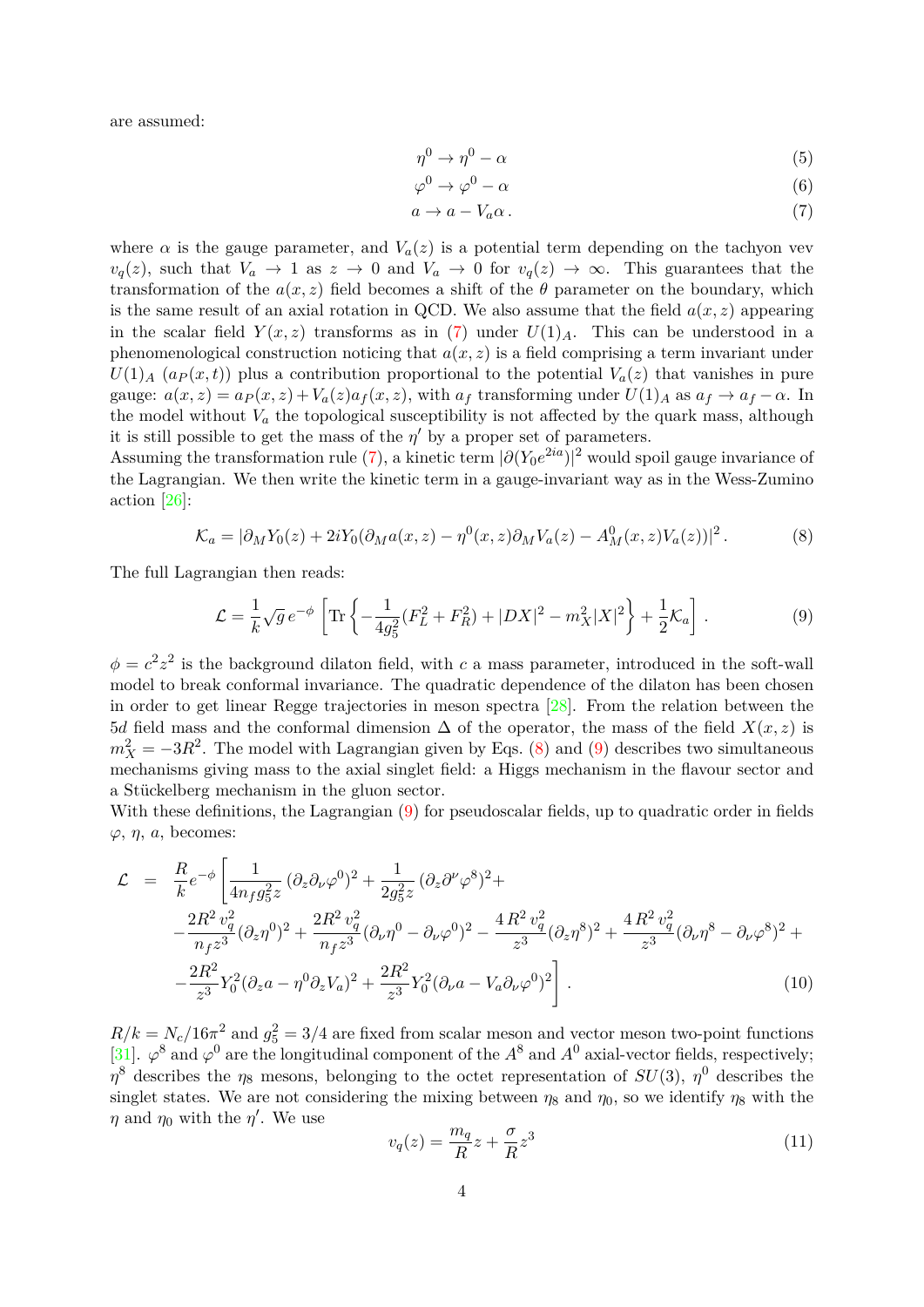as in the hard-wall model [\[32\]](#page-14-3). This solution for  $v_q(z)$  cannot be obtained from the equation of motion coming from the Lagrangian  $(9)$ , and a potential term must be added to get such a result. We assume [\(11\)](#page-3-3) without seeking which potential can give such a dependence in the soft-wall model. As we shall see,  $v_q(z)$  in [\(11\)](#page-3-3) is able to describe an explicit breaking of  $SU(3)_A$ symmetry by the quark mass  $m_q$ , which produces a finite mass for pseudo-Goldstone bosons, and a spontaneous symmetry breaking through the quantity  $\sigma$ , proportional to the quark condensate. Such a relation can be obtained by deriving the on-shell action with respect to  $m_q$ , getting  $\langle \bar{q}q \rangle = -\frac{N_c}{2\pi}$  $\frac{1}{2\pi^2}\sigma$ . As in [\[23\]](#page-13-15) we use

$$
V_a(z) = e^{-v_q(z)^2},\tag{12}
$$

having the requested behaviour in the  $z \to 0$  limit. We also use

$$
Y_0(z) = \frac{y_0}{R} + \frac{2y_1}{Rc^4} (e^{c^2 z^2} (-1 + c^2 z^2) + 1), \qquad (13)
$$

with asymptotic behaviour

$$
Y_0(z) \xrightarrow[z \to 0]{} \frac{1}{R} \left( y_0 + y_1 z^4 + \ldots \right) . \tag{14}
$$

This is the solution to the equation of motion coming from the Lagrangian term  $\mathcal{L}_y = -1$  $R^3 e^{-c^2 z^2}$  $\frac{e}{2\,k\,z^3}Y_0'(z)^2,$ which is included in  $(9)$ .

# <span id="page-4-0"></span>**3 Pure gauge**

The starting point to understand pseudoscalar glueball and meson mixing in the soft-wall is the theory with no quarks. In this case the Lagrangian reads:

<span id="page-4-1"></span>
$$
S_{PG} = \frac{R}{k} \int d^5 x \, e^{-\phi} \left[ -\frac{2R^2}{z^3} Y_0^2 (\partial_z a_P)^2 + \frac{2R^2}{z^3} Y_0^2 (\partial_\mu a_P)^2 \right]. \tag{15}
$$

Pseudoscalar glueballs have been also studied in AdS/QCD frameworks by a different choice of the 5*d* field [\[33\]](#page-14-4)[\[34\]](#page-14-5). The solution to the equation of motion obtained from Eq. [\(15\)](#page-4-1) with boundary condition  $\tilde{a}_P(0) = 1^1$  $\tilde{a}_P(0) = 1^1$  $\tilde{a}_P(0) = 1^1$  and giving a finite action  $(\tilde{a}_P \xrightarrow[z \to \infty]{} 0)$  is:

<span id="page-4-4"></span>
$$
\tilde{a}_P(z) = \frac{y_0}{Y_0(z)} \Gamma\left(2 - \frac{q^2}{4c^2}\right) U\left(-\frac{q^2}{4c^2}, -1, c^2 z^2\right). \tag{16}
$$

where  $U$  is the Tricomi confluent hypergeometric function, and  $\Gamma$  is the Riemann Gamma function. The eigenvalues are  $m_n^2 = 4c^2(n+2)$ , therefore in this model pseudoscalar glueballs are degenerate with scalar glueballs [\[35\]](#page-14-6). Using  $c = 388$  MeV, as obtained by fitting the  $\rho$  meson mass [\[28\]](#page-13-20), the lightest state has mass  $m_{G\tilde{G},0} = 1.1$  GeV.

The two-point correlation function is obtained in holographic framework by deriving twice the on-shell action with respect to the sources of the operator under consideration. For pseudoscalar glueballs it is given by:

<span id="page-4-3"></span>
$$
\Pi_{aa}(q^2) = \frac{R}{k} \frac{4Y_0^2(z)e^{-c^2z^2}}{z^3} \tilde{a}'_P(z)\tilde{a}_P(z)\Big|_{z \to 0}.
$$
\n(17)

<span id="page-4-2"></span><sup>&</sup>lt;sup>1</sup>the tilde is used here according to the notation adopted in the following sections to indicate bulk-to-boundary propagators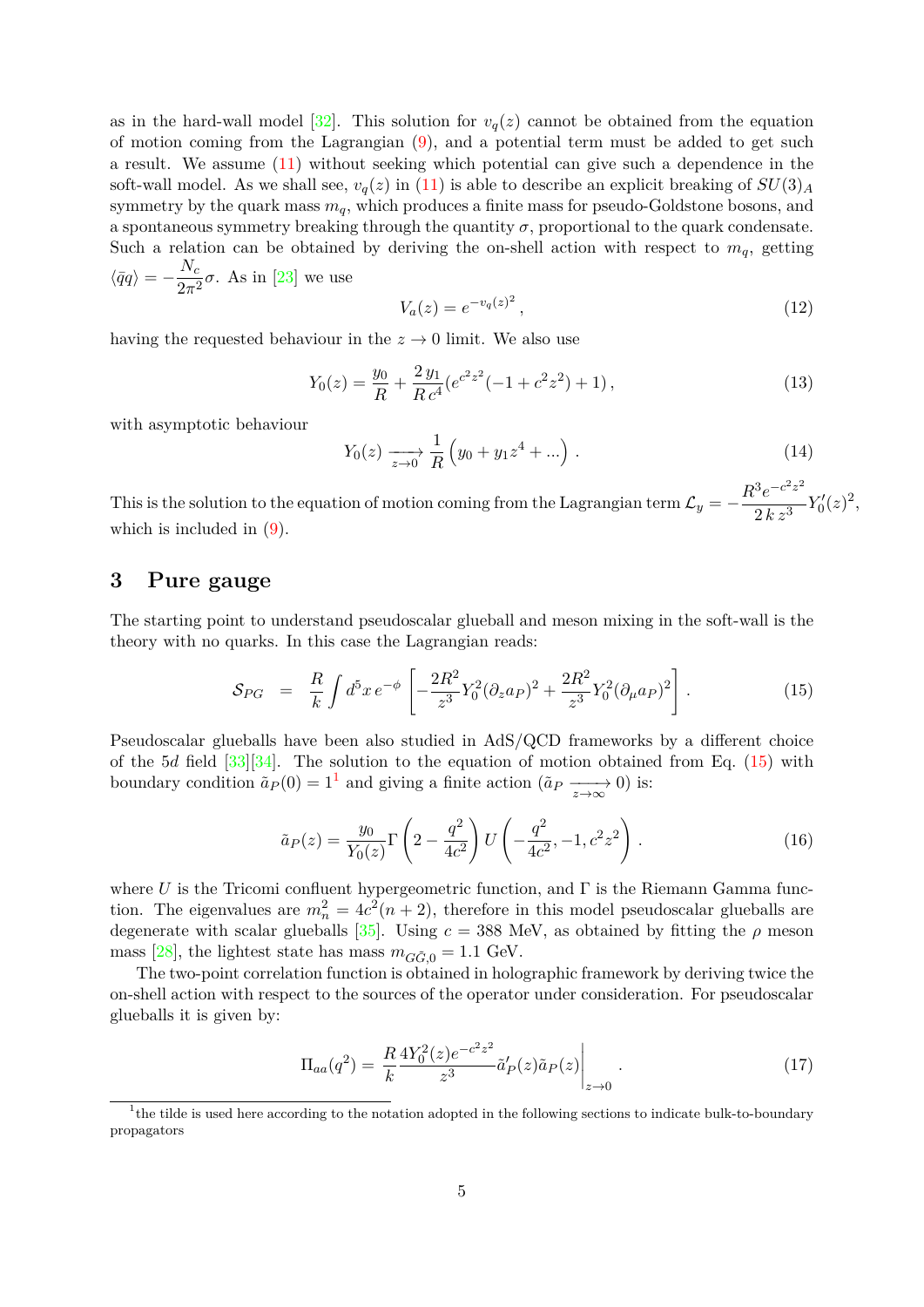The poles of the two-point function are located at  $q^2 = m_n^2$ , and the residues are  $R_n$ *R*  $\frac{h}{k}$  32*c*<sup>6</sup> $y_0^2$  (*n* + 1) (*n* + 2). From the relation  $R_n = m_n^4 f_n^2$  [\[36\]](#page-14-7), we get the decay constants  $f_n^2 = \frac{R}{l_n}$  $\frac{\mu}{k} 2c^2 y_0^2$  $\frac{(n+1)}{(n+2)}$ .

The high- $Q^2$  expansion  $(Q^2 = -q^2)$  of the two-point function of pseudoscalar glueball operator in QCD is [\[36\]](#page-14-7):

$$
\Pi_{QCD}(Q^2) = -\left(\frac{\alpha_s}{8\pi}\right)^2 Q^4 \left(\frac{2}{\pi^2} \log Q^2 + \mathcal{O}(Q^{-4})\right). \tag{18}
$$

Likewise, the two-point function in Eq. [\(17\)](#page-4-3) in the limit  $Q^2 = -q^2 \to \infty$  is:

$$
\Pi_{aa}(Q^2) = Q^4 \left( -\frac{N_c}{32\pi^2} y_0^2 \log Q^2 + \mathcal{O}(1) \right) . \tag{19}
$$

Matching the two expressions at leading order we find

$$
y_0 = \frac{1}{\sqrt{N_c}} \frac{\alpha_s}{\pi} \,. \tag{20}
$$

The last relation shows that the *Y* field appears in the full Lagrangian at a lower order  $(\mathcal{O}(1/N_c))$ in the large  $N_c$  expansion with respect to the other fields, as expected [\[37\]](#page-14-8). It is then convenient to emphasize the 1*/N<sup>c</sup>* factor redefining

$$
\hat{Y}_0(z) = \sqrt{N_c} Y_0(z) = \frac{\hat{y}_0}{R} + \frac{2 y_1}{R c^4} (e^{c^2 z^2} (-1 + c^2 z^2) + 1)
$$
\n(21)

where  $\hat{y}_0 = \frac{\alpha_s}{\sigma_s}$  $\frac{\alpha_s}{\pi}$ . Using  $\hat{y}_0 = \frac{1}{\pi}$  $\frac{1}{\pi}$ , we find for the ground state  $f_{G\tilde{G},0} = 9.8$  MeV.

Considering the candidates for these states, the pseudoscalar  $\eta$ (1405) has some features that can indicate a glueball component [\[38\]](#page-14-9), *i.e.* it has not been produced in  $\gamma\gamma$ , it has large branching ratios in *J/* $\psi$  decays and has not been seen to decay to  $\gamma\gamma$ . Some models support the hypothesis of *η*(1405) being a glueball, while lattice QCD and QCD sum rules predict masses larger than 2 GeV  $[14][36][39][40][41]$  $[14][36][39][40][41]$  $[14][36][39][40][41]$  $[14][36][39][40][41]$  $[14][36][39][40][41]$ . In  $[42]$  an argument supporting a degeneracy between scalar and pseudoscalar glueballs has been put forward. In the present model, if the mass scale *c* appearing in the dilaton is fixed from the  $\rho$  mass, low masses for pseudoscalar glueballs are found, and the nearest state to  $\eta(1405)$  is the first radial excitation, with  $m_{G\tilde{G},1} = 1.34$  GeV.

The topological susceptibility is the second derivative of the vacuum energy with respect to  $\theta$  at  $\theta = 0$ . It is different from zero both in pure gauge and in the theory with physical quarks, while it vanishes if there is at least a massless quark, so in this case the theory has no  $\theta$  dependence. In the AdS/QCD model its definition becomes [\[20\]](#page-13-12):

$$
\chi_t = -\lim_{q^2 \to 0} \Pi_{aa}(q^2). \tag{22}
$$

Using Eqs. [\(16\)](#page-4-4) and [\(17\)](#page-4-3) for  $q^2 = 0$ , in pure gauge we find

<span id="page-5-0"></span>
$$
\chi_{PG} = \frac{1}{\pi^2} \hat{y}_0 y_1 = \frac{1}{\pi^2} \frac{\alpha_s}{\pi} y_1 \,. \tag{23}
$$

From the Witten-Veneziano relation in [\(2\)](#page-0-0), we obtain  $\chi_{PG} \sim (191 \text{ MeV})^4$ , a value confirmed by independent analyses [\[43\]](#page-14-14)[\[44\]](#page-14-15)[\[45\]](#page-14-16)[\[46\]](#page-14-17). In this model it corresponds to  $\hat{y}_0 = 1/\pi$  and  $y_1 =$  $0.041 \text{ GeV}^4$ . For the slope of the topological susceptibility at zero momentum, connected to the spin content of the proton  $[47]$ , we find:

$$
\chi'_{PG} = \frac{1}{8\pi^2} c^2 \hat{y}_0^2 (1 - \gamma_E + \log \nu^2 / c^2),\tag{24}
$$

where *ν* is the renormalization scale; for  $\nu = 1$  GeV, corresponding to subtracting only the log  $\nu^2$ term, we have  $\sqrt{\chi'_{PG}} = 0.021$  GeV.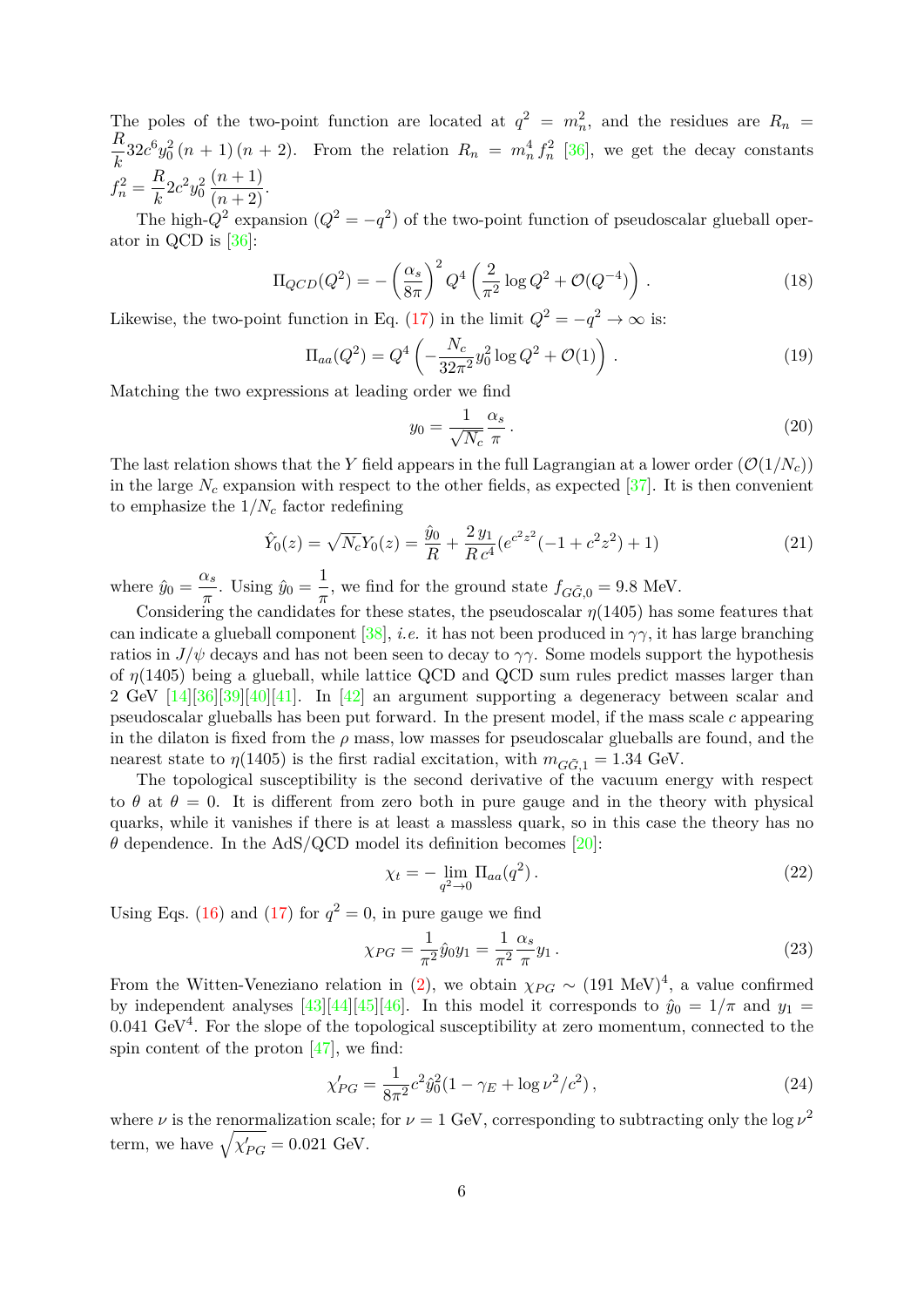# <span id="page-6-0"></span>**4 Nonsinglet pseudoscalar mesons**

Let us now consider the pseudoscalar meson octet. The equations of motion for  $\varphi^8$  and  $\eta^8$  can be obtained from the Lagrangian [\(10\)](#page-3-4):

<span id="page-6-1"></span>
$$
\partial_z \left( \frac{v_q^2 e^{-\phi}}{z^3} \partial_z \eta^8 \right) + q^2 \frac{v_q^2 e^{-\phi}}{z^3} (\eta^8 - \varphi^8) = 0 \tag{25}
$$

<span id="page-6-2"></span>
$$
\partial_z \left( \frac{e^{-\phi}}{g_5^2 z} \partial_z \varphi^8 \right) + \frac{8v_q^2 e^{-\phi}}{z^3} (\eta^8 - \varphi^8) = 0. \tag{26}
$$

Combining the two equations, the following relation can be obtained:

$$
\frac{q^2}{g_5^2}\partial_z\varphi^8 - \frac{8v_q^2}{z^2}\partial_z\eta^8 = 0.
$$
\n(27)

In the Fourier space each field can be written as the product of the bulk-to-boundary propagator  $(\tilde{\varphi}^8, \tilde{\eta}^8)$  and a source, representing the boundary value of the field:

$$
\varphi^{8}(z, q^{2}) = \tilde{\varphi}^{8}(z, q^{2})\varphi_{0}^{8}(q^{2})
$$
\n(28)

$$
\eta^{8}(z, q^{2}) = \tilde{\eta}^{8}(z, q^{2})\eta_{0}^{8}(q^{2}).
$$
\n(29)

Assuming  $\varphi_0^8 = \eta_0^8$ , the bulk-to-boundary propagators are solutions of Eqs. [\(25\)](#page-6-1)-[\(26\)](#page-6-2), with boundary conditions  $\tilde{\varphi}^8(0) = -\tilde{\eta}^8(0) = 1/$ √ 2 and finiteness of the action. The first condition allows to get the same value of  $f_{\pi}$  as obtained from the  $1/q^2$  pole of the transverse axial-vector allows to get the same value of  $J_{\pi}$  as obtained from the  $1/q^-$  pole of mesons, with the same  $\sqrt{2}$  normalization. From the on-shell action:

$$
S_{os} = \frac{R}{k} \int d^4q \, e^{-\phi} \left[ -\frac{q^2}{2g_5^2 z} \left( \partial_z \varphi^8 \right) \varphi^8 + \frac{4v_q^2}{z^3} \left( \partial_z \eta^8 \right) \eta^8 \right]_{z \to 0}, \tag{30}
$$

the two-point functions can be computed:

$$
\Pi_{\eta}^{88}(q^2) = \frac{\partial S_{os}}{\partial \eta_0^8 \partial \eta_0^8} = \frac{R}{k} \frac{8v_q^2 e^{-\phi}}{z^3} (\partial_z \tilde{\eta}^8) \tilde{\eta}^8 \bigg|_{z \to 0}
$$
\n(31)

$$
\Pi_{\varphi}^{88}(q^2) = \frac{\partial S_{os}}{\partial \varphi_0^8 \partial \varphi_0^8} = -\frac{R}{k} \frac{q^2 e^{-\phi}}{g_5^2 z} (\partial_z \tilde{\varphi}^8) \tilde{\varphi}^8 \bigg|_{z \to 0}.
$$
\n(32)

In all the numerical computations,  $z \geqslant \varepsilon = 0.001 \text{ GeV}^{-1}$  has been used.

In QCD, the first term in the large  $Q^2 = -q^2$  expansion of the two-point function of the longitudinal component of the axial-vector current is  $[48]^2$  $[48]^2$  $[48]^2$ :

$$
\psi_5(Q^2) \xrightarrow[Q^2 \to \infty]{} \frac{3}{16\pi^2} 4m_q^2 \left(1 + \frac{11}{3} \frac{\alpha_s}{\pi}\right) Q^2 \log Q^2 + \mathcal{O}(Q^{-2}).\tag{33}
$$

In the soft-wall model the leading order result agrees with the QCD one:

$$
\Pi_{\varphi}^{88}(Q^2) \xrightarrow[Q^2 \to \infty]{} \frac{3}{16\pi^2} 4m_q^2 Q^2 \log Q^2 + \mathcal{O}(Q^2).
$$
 (34)

With the parameters  $m_q = 3.7$  MeV,  $m_s = 59.5$  MeV, and  $|\langle \bar{q}q \rangle| = (0.281 \text{ GeV})^3$ , we find  $m_{\pi} = 139$  MeV (mass of nonsinglet pseudoscalar meson when the quark mass is  $m_q$ ),  $m_{\eta s} = 548$ 

<span id="page-6-3"></span><sup>&</sup>lt;sup>2</sup>An additional 1/2 factor has been included to take into account the definition of the axial field used here, with  $\text{Tr}(T^a T^b) = \delta^{ab}/2.$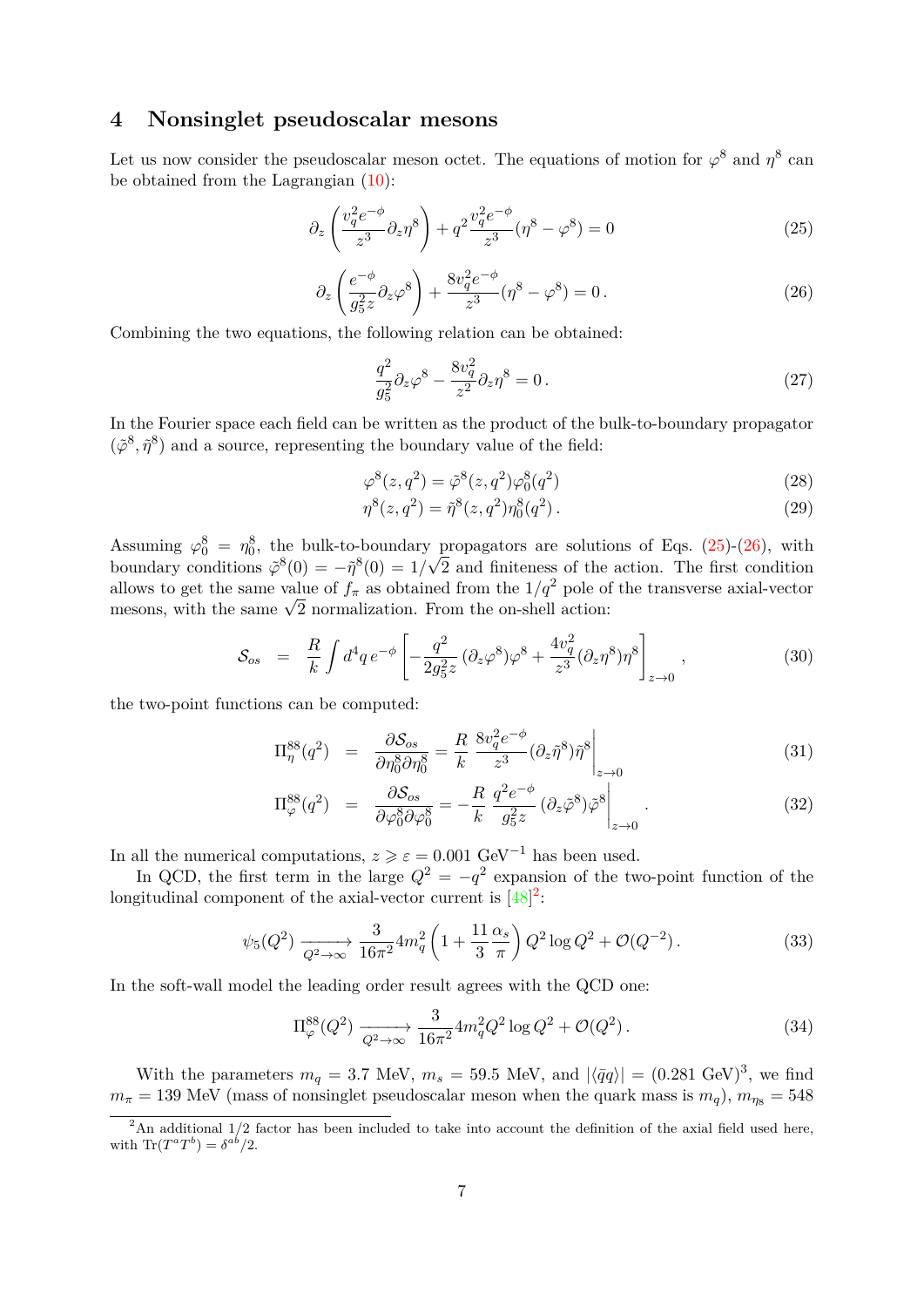MeV (mass of nonsinglet pseudoscalar meson when the quark mass is  $m<sub>s</sub>$ ). Using the spectral representation

$$
\Pi_{\varphi}^{88}(q^2) = \sum_{n} \frac{m_n^4 f_n^2}{m_n^2 - q^2} + P_2(q^2) \,, \tag{35}
$$

where  $P_2(x)$  is a polynomial of degree two, we find  $f_{0,q} = 92.3$  MeV and  $f_{0,s} = 103$  MeV, with  $f_{0,s}/f_{0,q} = 1.12$ . For  $m_q = 0$ , the pion-decay constant is

<span id="page-7-5"></span>
$$
f_{\pi}^{2} = \frac{R}{k} \frac{e^{-\phi}}{g_{5}^{2} z} (\partial_{z} \tilde{\varphi}^{8}) \tilde{\varphi}^{8} \bigg|_{\substack{q^{2}=0 \\ z \to 0}} = (91.6 \text{ MeV})^{2}.
$$
 (36)

The Gell-Mann-Oakes-Renner mass formula  $2m_q |\langle \bar{q}q \rangle| = m_\pi^2 f_\pi^2$  is then numerically fulfilled. The Gell-Mann-Oakes-Renner relation has been recovered in the hard-wall model in [\[32\]](#page-14-3), and a similar derivation also holds in the soft-wall model.

# <span id="page-7-0"></span>**5 Singlet pseudoscalar mesons**

If  $a(x, z) = 0$ ,  $\eta^0(x, z)$  and  $\eta^8(x, z)$  satisfy the same equation of motion with the same boundary conditions, then singlet and nonsinglet states have the same mass. If  $a(x, z) \neq 0$ ,  $\eta^0(x, z)$  and  $a(x, z)$  are coupled, while the equations for  $\eta^8(x, z)$  do not change.

The equations of motion for  $a, \varphi^0, \eta^0$  are:

<span id="page-7-1"></span>
$$
\partial_z \left( \frac{v_q^2 e^{-\phi}}{n_f z^3} \partial_z \eta^0 \right) + q^2 \frac{v_q^2 e^{-\phi}}{n_f z^3} (\eta^0 - \varphi^0) + \frac{\hat{Y}_0^2 e^{-\phi}}{N_c z^3} (\partial_z V_a)(\partial_z a - \eta^0 \partial_z V_a) = 0 \tag{37}
$$

$$
\partial_z \left( \frac{e^{-\phi}}{2n_f g_5^2 z} \partial_z \varphi^0 \right) + \frac{4v_q^2 e^{-\phi}}{n_f z^3} (\eta^0 - \varphi^0) + \frac{4\hat{Y}_0^2 e^{-\phi}}{N_c z^3} V_a (a - \varphi^0 V_a) = 0 \tag{38}
$$

<span id="page-7-2"></span>
$$
\partial_z \left( \frac{\hat{Y}_0^2 e^{-\phi}}{z^3} (\partial_z a - \eta^0 \partial_z V_a) \right) + q^2 \frac{\hat{Y}_0^2 e^{-\phi}}{z^3} (a - \varphi^0 V_a) = 0. \tag{39}
$$

A combination of the three equations gives:

<span id="page-7-3"></span>
$$
\frac{4v_q^2}{n_f z^3} \partial_z \eta^0 - \frac{q^2}{2n_f g_5^2 z} \partial_z \varphi^0 + \frac{4\hat{Y}_0^2}{N_c z^3} V_a (\partial_z a - \eta^0 \partial_z V_a) = 0 \,. \tag{40}
$$

The last equation can be also obtained by requiring the gauge-fixing condition  $A_5(q, z) = 0$ .

The on-shell action reads:

$$
S_{os} = \frac{R}{k} \int d^4q \ e^{-\phi} \left( \frac{-q^2}{4n_f g_5^2 z} \left( \partial_z \varphi^0 \right) \varphi^0 + \frac{2v_q^2}{n_f z^3} \left( \partial_z \eta^0 \right) \eta^0 + \frac{2\hat{Y}_0^2}{N_c z^3} \left( \partial_z a - \eta^0 \partial_z V_a \right) a \right) \Big|_{z \to 0} (41)
$$

where we have used  $\partial_z \varphi^0 = \partial_z \eta^0 = a = 0$  for  $z \to \infty$ . Then, after deriving the on-shell action with respect to the sources  $\eta_0^0, \varphi_0^0, a_0$  of the fields in the Fourier space, the two-point correlation functions are:

<span id="page-7-4"></span>
$$
\Pi_{\eta}^{00} = \frac{R}{k} \frac{4v_q^2 e^{-\phi}}{n_f z^3} (\partial_z \tilde{\eta}^0) \tilde{\eta}^0 \bigg|_{z \to 0} \tag{42}
$$

$$
\Pi_{\varphi}^{00} = -\frac{R}{k} \frac{q^2 e^{-\phi}}{2n_f g_5^2 z} (\partial_z \tilde{\varphi}^0) \tilde{\varphi}^0 \bigg|_{z \to 0}
$$
\n(43)

$$
\Pi_{aa} = \frac{R}{k} \frac{4\hat{Y}_0^2 e^{-\phi}}{N_c z^3} \left( \partial_z \tilde{a} - \tilde{\eta}^0 \partial_z V_a \right) \tilde{a} \bigg|_{z \to 0} \tag{44}
$$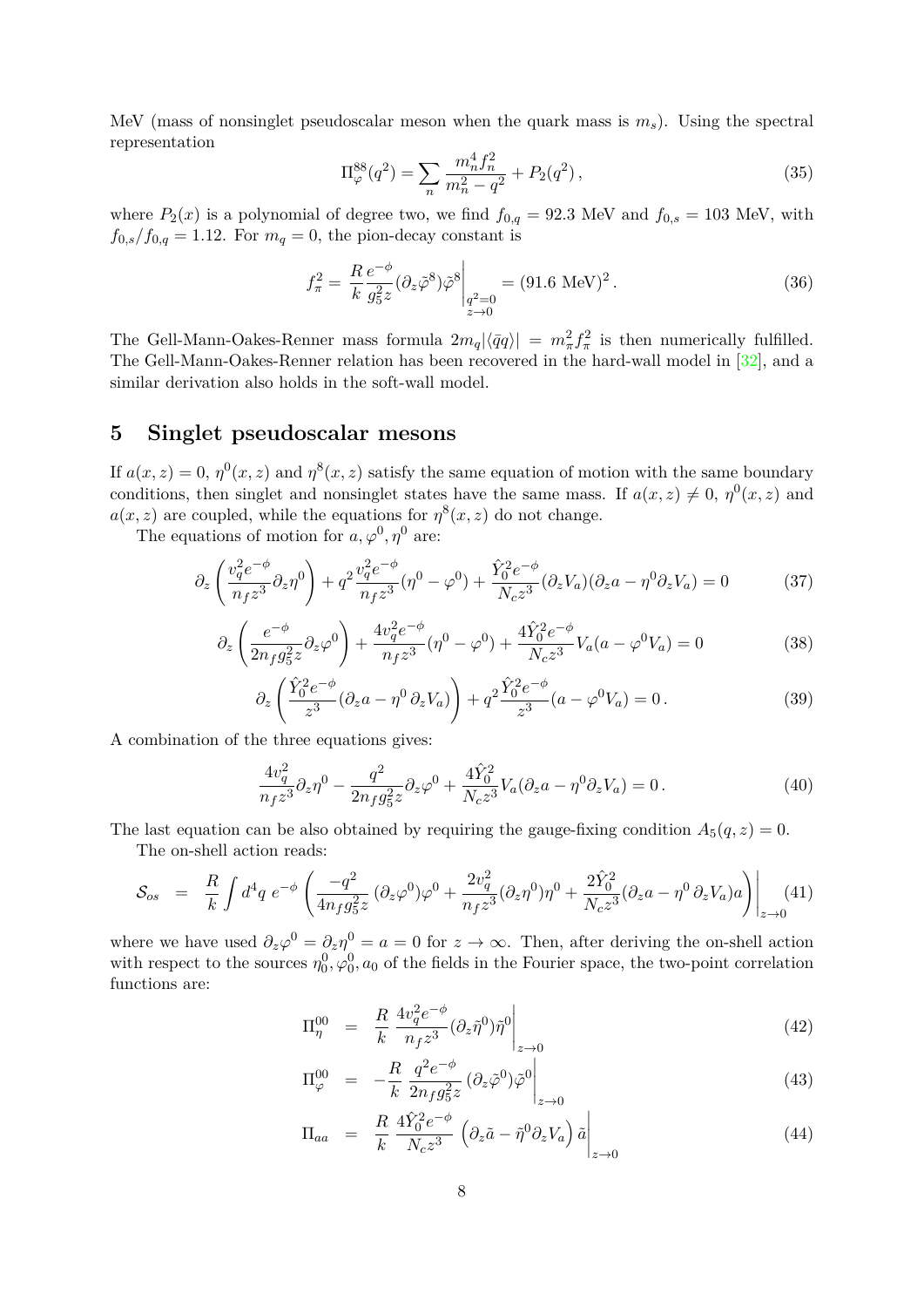where  $\tilde{\eta}^0$ ,  $\tilde{\varphi}^0$ ,  $\tilde{a}$  are the bulk-to-boundary propagators (BTBP), such that  $\eta^0 = \tilde{\eta}^0 \eta_0^0$ ,  $\varphi^0 = \tilde{\varphi}^0 \varphi_0^0$ ,  $a = \tilde{a}a_0$ . In the definition of  $\Pi_{aa}$ , the two-point function of the  $G\tilde{G}$  operator, the second term has been included in order to get a renormalized quantity, namely without a contact term and giving a finite topological susceptibility at small and large  $m_q$ . The BTBPs can be obtained by solving Eqs.  $(37)-(39)$  $(37)-(39)$  $(37)-(39)$  after the sources have been factored out, assuming they are equal, with boundary conditions  $-\tilde{\eta}^0 = \tilde{\varphi}^0 = \tilde{a} = 1/\sqrt{2}$  at  $z = \varepsilon$ , and  $\partial_z \tilde{\eta}^0 = \partial_z \tilde{\varphi}^0 = \tilde{a} = 0$  for  $z \to \infty$ .

Eq. [\(40\)](#page-7-3) reproduces the anomaly equation in this model. From the on-shell action we compute the one-point functions:

$$
\langle J_A \rangle = \left. \frac{\partial S_{os}}{\partial \varphi_0^0} \right|_{\text{sources} \to 0} = -\frac{R}{k} \left. \frac{q^2 e^{-\phi}}{4 n_f g_5^2 z} (\partial_z \varphi^0) \tilde{\varphi}^0 \right|_{z \to 0} \tag{45}
$$

$$
\langle J_5 \rangle = \left. \frac{\partial S_{os}}{\partial \eta_0^0} \right|_{\text{sources} \to 0} = \frac{R}{k} \left. \frac{2v_q^2 e^{-\phi}}{n_f z^3} (\partial_z \eta^0) \tilde{\eta}^0 \right|_{z \to 0}
$$
(46)

$$
\langle J_{G\tilde{G}} \rangle = \left. \frac{\partial S_{os}}{\partial a^0} \right|_{\text{sources} \to 0} = \frac{R}{k} \left. \frac{2\hat{Y}_0^2 e^{-\phi}}{N_c z^3} (\partial_z a - \eta^0 \partial_z V_a) \tilde{a} \right|_{z \to 0}
$$
(47)

which are related by the  $z \to 0$  limit of Eq. [\(40\)](#page-7-3):

$$
-\langle J_5 \rangle + \langle J_A \rangle + \langle J_{G\tilde{G}} \rangle = 0. \tag{48}
$$

Notice that the singlet axial current has been defined as  $J_A^{\mu} = \bar{\psi} \gamma^{\mu} \gamma_5 T^0 \psi$ , with  $T^0 = \frac{1}{2\pi}$  $rac{1}{2n_f}I_{n_f}$ . Let us redefine the pseudoscalar glueball field in a gauge-invariant way as

<span id="page-8-1"></span>
$$
w(z) = (a(z) - \eta^{0}(z)V_{a}(z))/\sqrt{2},
$$
\n(49)

in analogy with QCD, where the relevant parameter is  $\bar{\theta} = \theta + \arg \det M$ , where M is the quark mass matrix [\[43\]](#page-14-14). At  $n_f = 0$  or at large  $m_q$ ,  $w(z)$  is the pure-gauge pseudoscalar glueball solution, as it can be seen from Fig. [1.](#page-8-0)



<span id="page-8-0"></span>Figure 1: Bulk-to-boundary propagator of the field  $a_P(z)$  in pure gauge (PG) at  $q^2 = 1 \text{ GeV}^2$ (solid grey line); BTBP of  $w(z)$  defined in Eq. [\(49\)](#page-8-1), at  $q^2 = 1$  GeV<sup>2</sup> and for the indicated values of the quark mass. At large quark masses  $w(z)$  approaches the pure-gauge solution in Eq. [\(16\)](#page-4-4).

With the parameters used in Sections [3](#page-4-0) and [4,](#page-6-0) we find that the mass of the first pole of the two-point correlation functions is  $m_{\eta'} = 958$  MeV for  $m_q = 59.5$  MeV, while in the chiral limit it is  $m_{\eta'} = 903$  MeV. In the 1 – 2.3 GeV mass range there are many resonances, generated by the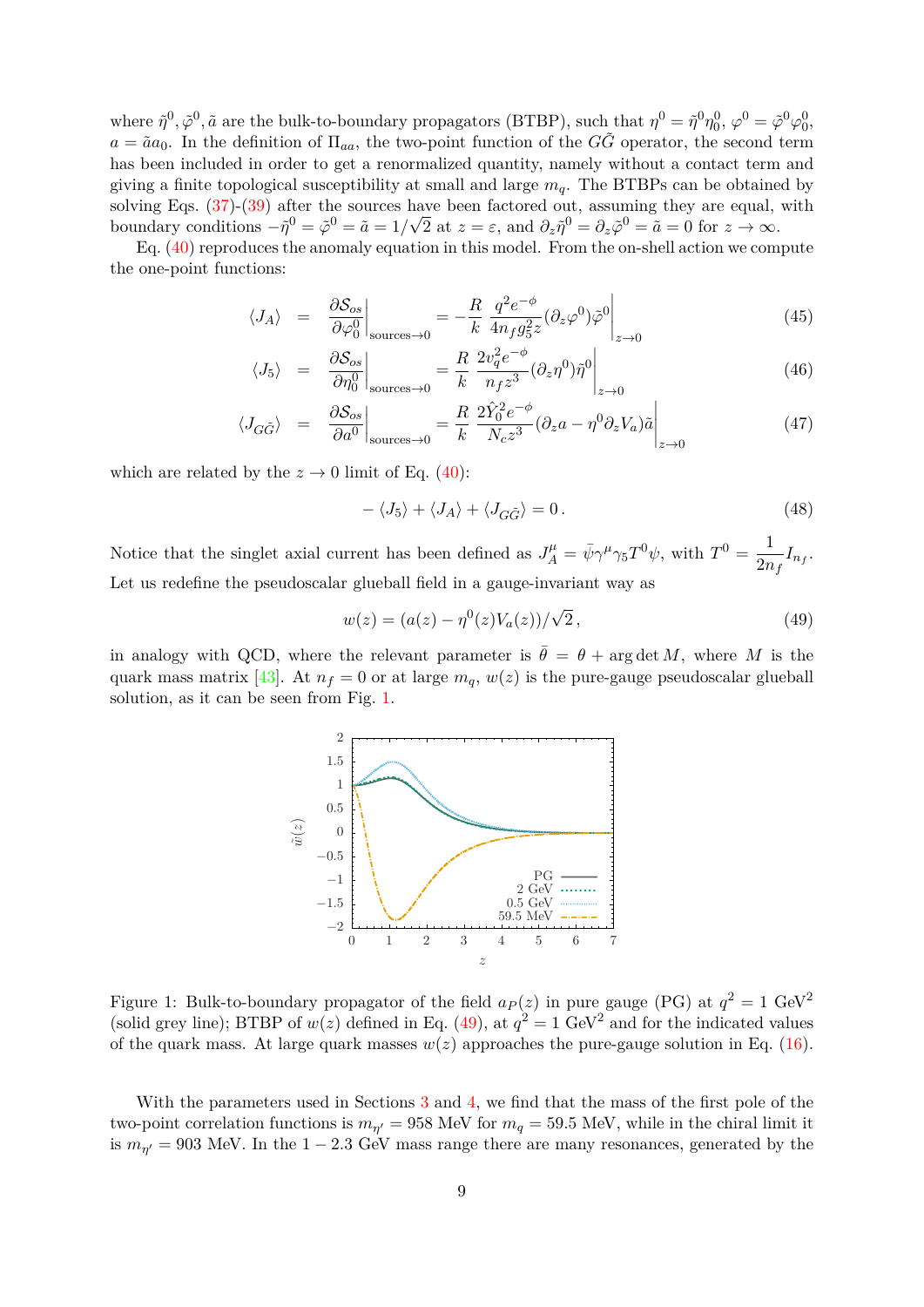meson-glueball mixing, with masses: 1.14 GeV, 1.37 GeV, 1.57 GeV, 1.75 GeV, 1.91 GeV, 2.05 GeV, 2.15 GeV, 2.24 GeV. According to the way the singlet state is constructed in this model, the mass of the first pole approaches the mass of the lightest glueball for high quark masses, as Fig. [2](#page-9-0) shows.



<span id="page-9-0"></span>Figure 2: Squared mass  $(GeV^2)$  of the octet ground state, of the ground state and first radial excitation of the singlet field versus the quark mass (GeV).

Seven  $0^{-+}$  states with isospin 0 are listed in the Particle Data Group compilation, *i.e. η*, *η'*, *η*(1295), *η*(1405), *η*(1475), *η*(1760) (not established), *η*(2225) (not established), and one state with unknown isospin, *i.e.*  $X(1835)$  (not established). According to this model, all higher-mass states can be radial excitations of  $\eta'$ , comprising quark and gluon componenents. However, a thorough analysis of pseudoscalar-meson spectroscopy should require the inclusion of a mass difference between strange and up/down quarks, and the  $\eta_0$ - $\eta_8$  mixing.

# **6 Topological susceptibility**

The topological susceptibility  $\chi_t$  in the full theory with quarks is:

<span id="page-9-1"></span>
$$
\chi_t = -\Pi_{aa}(q^2 = 0),\tag{50}
$$

with  $\Pi_{aa}(q^2)$  defined in Eq. [\(44\)](#page-7-4).

In the chiral limit, the Witten-Veneziano relation can be obtained both in the  $N_c \to \infty$  and in the  $n_f/N_c$  → 0 limits [\[49\]](#page-15-2). The parameters involved in this model scale as:  $R/k \sim \mathcal{O}(N_c)$ ,  $m_{\eta'} \sim \mathcal{O}(1/\sqrt{N_c})$  or  $m_{\eta'} \sim \mathcal{O}(\sqrt{n_f/N_c})$ , while the others are  $\mathcal{O}(1)$ . By expanding Eqs. [\(37\)](#page-7-1)-[\(40\)](#page-7-3) in  $1/N_c$  for  $q^2 = m_{\eta'}^2$  one finds at lowest order:

$$
\partial_z \left( \frac{v_q^2 e^{-\phi}}{n_f z^3} \partial_z (\tilde{\eta}^0)_0 \right) = 0 \tag{51}
$$

$$
\partial_z \left( \frac{e^{-\phi}}{2n_f g_5^2 z} \partial_z(\tilde{\varphi}^0)_0 \right) + \frac{4v_q^2 e^{-\phi}}{n_f z^3} ((\tilde{\eta}^0)_0 - (\tilde{\varphi}^0)_0) = 0 \tag{52}
$$

$$
\partial_z \left( \frac{\hat{Y}_0^2 e^{-\phi}}{z^3} (\sqrt{2} \partial_z (\tilde{w})_0 + \partial_z (\tilde{\eta}^0)_0 V_a) \right) = 0. \tag{53}
$$

$$
\frac{m_{\eta'}^2}{2n_f g_5^2 z} \partial_z(\tilde{\varphi}^0)_0 = \frac{4\hat{Y}_0^2}{N_c z^3} V_a(\sqrt{2}\partial_z(\tilde{w})_0 - \partial_z(\tilde{\eta}^0)_0 V_a) ,\qquad (54)
$$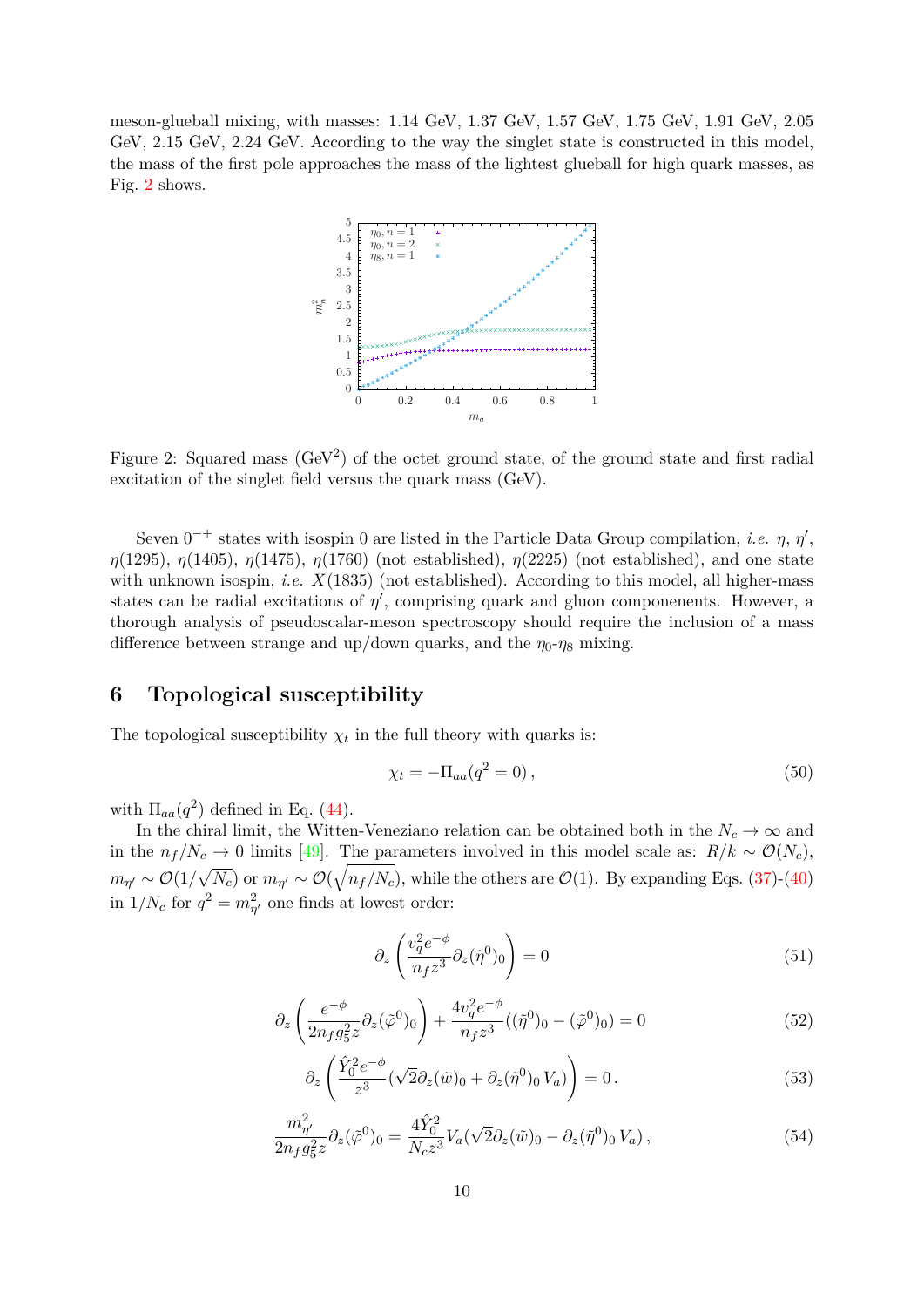where the subscript 0 of  $({\tilde{\varphi}}^0)_0$ ,  $({\tilde{\eta}}^0)_0$  and  $({\tilde{w}})_0$  means that they are the zeroth-order  $(\mathcal{O}(1))$ solutions to the equations of motion. The first equation tells us that  $(\tilde{\eta}^0)_0$  is constant. The second and third equations are decoupled, in particular the first one coincides with the equation of motion of the nonsinglet field in the chiral limit at  $q^2 = 0$ , while the second coincides with the equation of motion of the pseudoscalar glueball in pure gauge at  $q^2 = 0$ . Then, after multiplying both sides of the last equation by  $R/ke^{-\phi}/\sqrt{2}$  and taking the limit  $z \to 0$ , from Eqs. [\(36\)](#page-7-5) and  $(50)$ , it results:

$$
\frac{m_{\eta'}^2 f_\pi^2}{2n_f} = \chi_{PG} \,. \tag{55}
$$

which is the Witten-Veneziano relation.

The values of the topological susceptibility versus the quark mass are shown in Fig. [3.](#page-10-0) In the Appendix a way of performing such computation is described. The pure-gauge value (horizontal line in Fig. [3\)](#page-10-0) is recovered in the limit  $m_q \to \infty$ :

$$
\chi_t \xrightarrow[m_q \to \infty]{} \chi_{PG} \,, \tag{56}
$$

a result that has been numerically checked for very large  $m_q$ . At low  $m_q$ ,  $\chi_t$  follows the linear behaviour predicted in chiral perturbation theory [\[43\]](#page-14-14) with coefficient:

<span id="page-10-1"></span>
$$
\chi_t \xrightarrow[m_q \to 0]{} \frac{\langle \bar{q}q \rangle}{n_f} m_q \,, \tag{57}
$$

as shown by the dashed line in Fig [3.](#page-10-0)



<span id="page-10-0"></span>Figure 3: Topological susceptibility  $(GeV^4)$  at different values of the quark mass  $(GeV)$  in this holographic model (black curve); topological susceptibility in pure gauge given by Eq.  $(23)$ (horizontal grey line); expected topological susceptibility at low quark mass as in Eq. [\(57\)](#page-10-1) (dashed cyan line); predicted topological susceptibility from Eq. [\(58\)](#page-10-2) (dotted orange line).

The formula

<span id="page-10-2"></span>
$$
\frac{1}{\chi_t} = \frac{1}{\chi_{PG}} + \frac{n_f}{m_q |\langle \bar{q}q \rangle|} \tag{58}
$$

interpolating between the two known asymptotic behaviours was obtained in [\[29\]](#page-14-0)[\[30\]](#page-14-1). The calculation of  $\chi_t$  in the Appendix shows that the topological susceptibility computed in this model gets the same expression as in Eq. [\(58\)](#page-10-2), but they do not agree numerically, as shown in Fig. [3,](#page-10-0) since a more complicated form of the second term in the right-hand side is needed to fit it. In Fig. [4](#page-11-0) some lattice data with  $n_f = 2$  [\[50\]](#page-15-3)[\[51\]](#page-15-4)[\[52\]](#page-15-5) are compared with  $\chi_t$  computed from Eq. [\(50\)](#page-9-1) and from Eq. [\(58\)](#page-10-2) with  $n_f = 2$  and  $|\langle \bar{q}q \rangle| = (0.281 \text{ GeV})^3$ . Lattice data confirm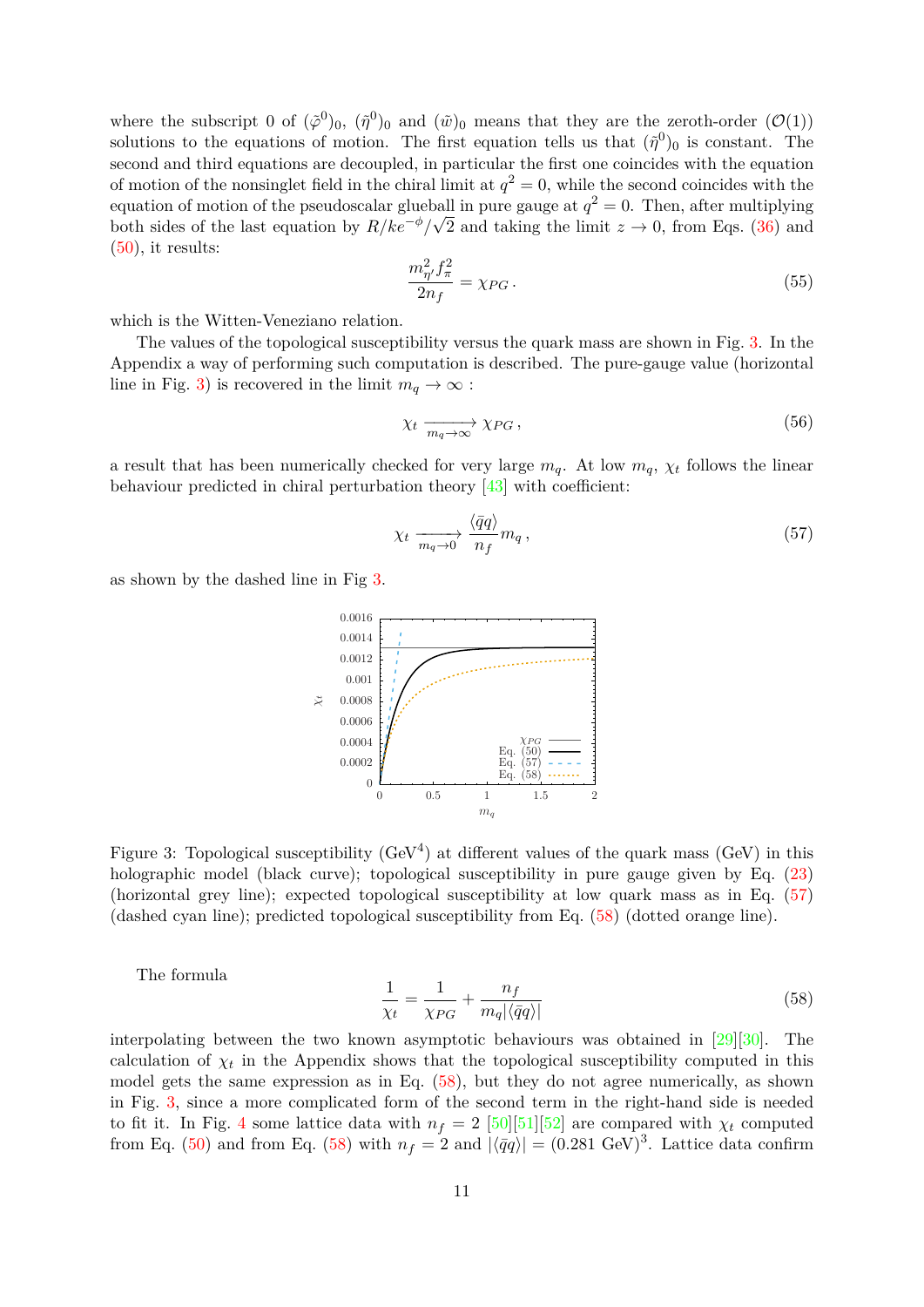the suppression of the topological susceptibility at decreasing quark mass. It is difficult to carry out a quantitative comparison of lattice data with Eq. [\(58\)](#page-10-2) or with the values found in this holographic model, since uncertainties involved in lattice simulations [\[43\]](#page-14-14) and the different values of the chiral condensate should be taken into account.



<span id="page-11-0"></span>Figure 4: Lattice data from Refs. [\[50\]](#page-15-3)[\[51\]](#page-15-4)[\[52\]](#page-15-5), and the topological susceptibility computed from Eq. [\(50\)](#page-9-1) (solid black line) and from Eq. [\(58\)](#page-10-2) (dashed green line), both curves at  $n_f = 2$  and  $|\langle \bar{q}q \rangle| = (0.281 \text{ GeV})^3$ . Units are GeV on the horizontal axis, and GeV<sup>4</sup> on the vertical one.

## **7 Conclusions**

We have computed the masses of singlet and nonsinglet pseudoscalar mesons in the soft-wall holographic model of QCD. We have found that the mixing of singlet states with pseudoscalar glueballs can explain the large mass of the  $\eta'$ . We have not considered the mixing between singlet and nonsinglet states with isospin zero. A holographic version of the anomaly equation has been found from the equations of motion of the involved fields. Then, we have computed the topological susceptibility as a function of the quark mass, and the Witten-Veneziano formula has also been reproduced. At small values of the quark mass the topological susceptibility is characterized by the linear behaviour predicted in chiral perturbation theory, and it has been compared with data from lattice simulations at  $n_f = 2$ . At larger quark mass the topological susceptibility does not follow the interpolating curve in Eq.  $(58)$  obtained in Refs. [\[29\]](#page-14-0)[\[30\]](#page-14-1), since a more complicated form of the second term on the right-hand side is needed to describe the numerical data. In particular, in the present model such term diverges as  $m_q^4$  for  $m_q \to \infty$ .

The main ingredient of this model is the potential  $V_a(z)$ , characterizing the transformation rule of the glueball field in the bulk under  $U(1)_A$ . We have fixed it from the Wess-Zumino action, but different choices could be explored. The computation of the topological susceptibility shows that  $V_a(z)$  has to vanish at infinity at least as  $e^{-\phi}$  (where  $\phi$  is the dilaton).

A related issue, not discussed here, is the strong CP problem [\[53\]](#page-15-6). The topological term in the QCD Lagrangian, proportional to the  $\theta$  parameter, generating the gluonic contribution to the  $\eta'$  mass is not invariant under CP. This term produces a nonzero neutron electric dipole moment, which is expected to be tiny. The experimental limit is  $\theta < 10^{-10}$ . Then, a fine-tuning problem arises, trying to understand why  $\theta$  is so small, while naturally one would expect such parameter of  $\mathcal{O}(1)$ . A solution to the strong CP problem is the Peccei-Quinn mechanism. In [\[17\]](#page-13-9) and [\[54\]](#page-15-7) it has been proposed how the Peccei-Quinn mechanism can be implemented in a top-down and bottom-up holographic model, respectively.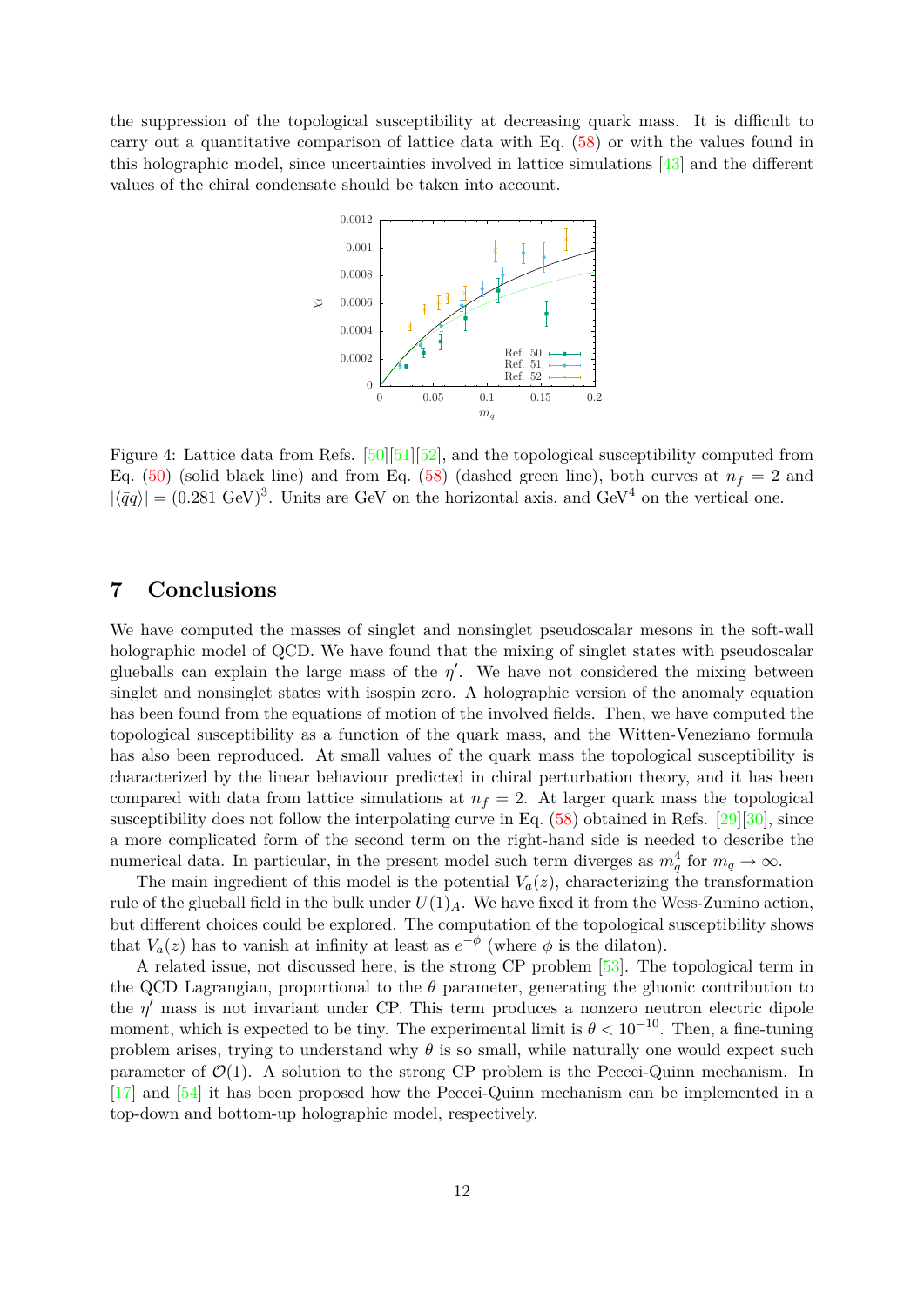# **Acknowledgements**

We thank P. Colangelo for helpful discussions and for pointing out unclear points and subtleties.

# **A Topological susceptibility as a function of the quark mass**

The topological susceptibility is found using Eqs.  $(44)$  and  $(50)$ , and, from the definition  $(49)$ , it reads:  $\lambda$ <sup>2</sup> −*φ*(*z*)

$$
\chi_t = -\frac{R}{k} \frac{4\hat{Y}_0^2(z)e^{-\phi(z)}}{\sqrt{2}N_c z^3} \left( \sqrt{2}\tilde{w}'(z) + V_a(z)\partial_z \tilde{\eta}^0(z) \right) \Big|_{\substack{q^2 \to 0 \\ z \to 0}}.
$$
\n(59)

Eqs. [\(37\)](#page-7-1) and [\(39\)](#page-7-2) at  $q^2 = 0$  can be integrated obtaining:

$$
\frac{4\hat{Y}_0^2(z)e^{-\phi(z)}}{\sqrt{2}N_c z^3} \left(\sqrt{2}\tilde{w}'(z) + V_a(z)\partial_z \tilde{\eta}^0(z)\right) = A_1\tag{60}
$$

$$
\frac{4v_q^2(z)e^{-\phi(z)}}{n_f z^3} \partial_z \tilde{\eta}^0(z) + \sqrt{2}A_1 V_a(z) = 0, \qquad (61)
$$

where the integration constant is nonzero in the former case and zero in the latter, according to the behaviour of the functions at  $z \to \infty$ . One can then write:

$$
-1 = \int_0^\infty dz \, \tilde{w}'(z) = A_1 \int_0^\infty dz \, \frac{e^{\phi(z)} z^3}{4} \left( \frac{N_c}{Y_0^2(z)} + \frac{n_f V_a^2(z)}{v_q^2(z)} \right), \tag{62}
$$

such that  $\chi_t = -R/k A_1$ . Hence

$$
\frac{1}{\chi_t} = \frac{1}{\chi_{PG}} + \frac{1}{\chi_f} \tag{63}
$$

with

$$
\frac{1}{\chi_f} = \frac{k}{R} n_f \int_0^\infty dz \, \frac{e^{\phi(z)} z^3}{4} \frac{V_a^2(z)}{v_q^2(z)} \,. \tag{64}
$$

At small quark mass  $\chi_f$  has the linear behaviour in Eq. [57,](#page-10-1) while at large quark mass  $\chi_f \xrightarrow[m_q \to \infty]{}$ 3  $\pi^2 n_f$  $m_q^4$ .

## **References**

- <span id="page-12-0"></span>[1] S. Weinberg, Phys. Rev. D **11**, 3583-3593 (1975) doi:10.1103/PhysRevD.11.3583.
- <span id="page-12-1"></span>[2] P. A. Zyla *et al.* [Particle Data Group], PTEP **2020**, no.8, 083C01 (2020) doi:10.1093/ptep/ptaa104.
- <span id="page-12-2"></span>[3] G. 't Hooft, Phys. Rev. Lett. **37**, 8-11 (1976) doi:10.1103/PhysRevLett.37.8.
- <span id="page-12-3"></span>[4] G. 't Hooft, Phys. Rept. **142**, 357 (1986) doi:10.1016/0370-1573(86)90117-1.
- <span id="page-12-4"></span>[5] N. Isgur, Phys. Rev. D **13**, 122-124 (1976) doi:10.1103/PhysRevD.13.122.
- <span id="page-12-5"></span>[6] A. De Rujula, H. Georgi and S. L. Glashow, Phys. Rev. D **12**, 147-162 (1975) doi:10.1103/PhysRevD.12.147.
- <span id="page-12-6"></span>[7] E. Witten, Nucl. Phys. B **156**, 269-283 (1979) doi:10.1016/0550-3213(79)90031-2.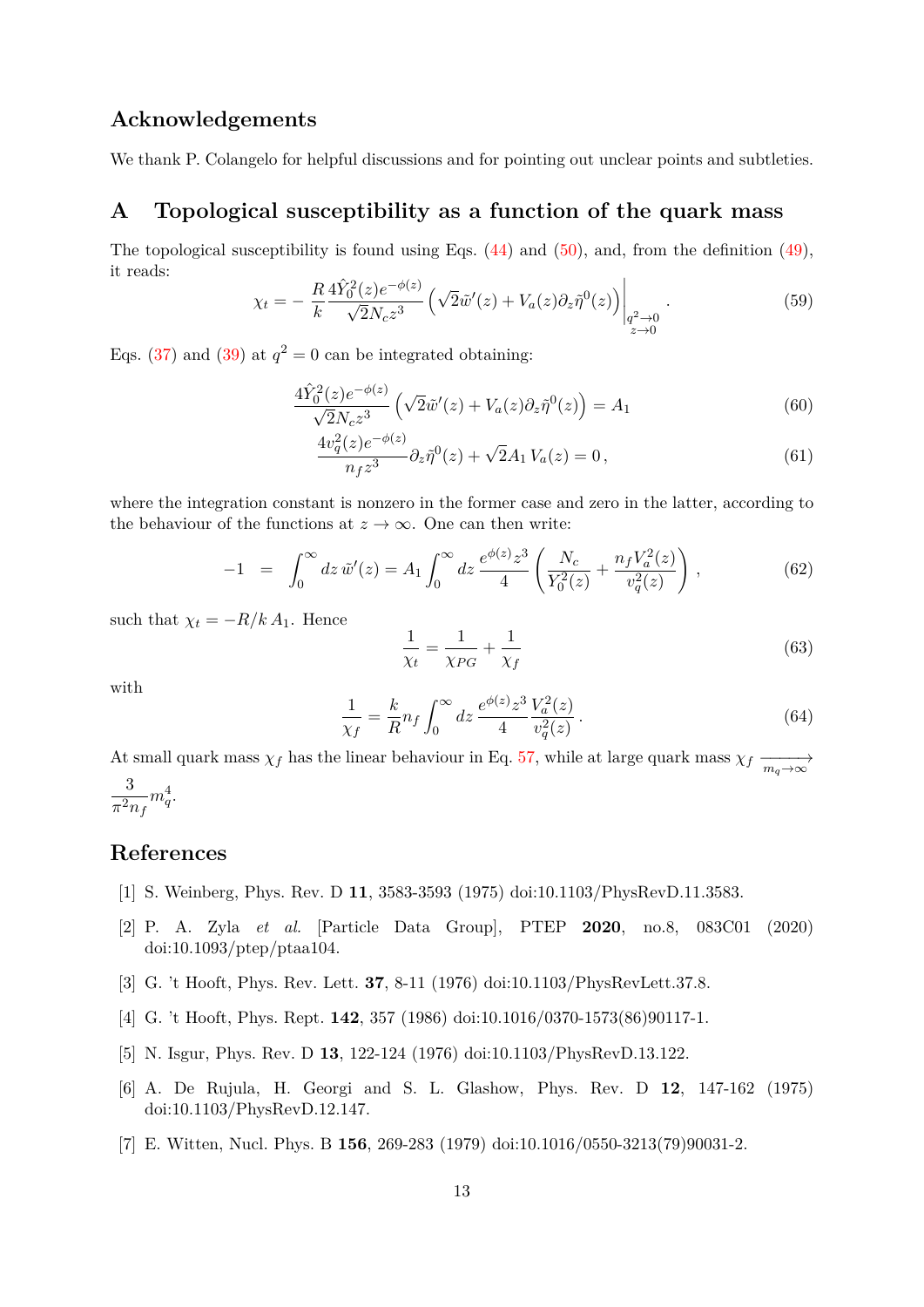- <span id="page-13-0"></span>[8] G. Veneziano, Nucl. Phys. B **159**, 213-224 (1979) doi:10.1016/0550-3213(79)90332-8.
- <span id="page-13-1"></span>[9] S. He, M. Huang and Q. Yan, Phys. Rev. D **81**, 014003 (2010) doi:10.1103/PhysRevD.81.014003.
- <span id="page-13-2"></span>[10] M. L. Nekrasov, Phys. Rev. D **56**, 5681-5691 (1997) doi:10.1103/PhysRevD.56.5681.
- <span id="page-13-3"></span>[11] G. A. Christos, Phys. Rept. **116**, 251-336 (1984) doi:10.1016/0370-1573(84)90025-5.
- <span id="page-13-4"></span>[12] V. A. Novikov, M. A. Shifman, A. I. Vainshtein and V. I. Zakharov, JETP Lett. **29**, 594 (1979) doi:10.1016/0370-2693(79)90854-2.
- <span id="page-13-5"></span>[13] J. P. Singh and S. D. Patel, Phys. Lett. B **791**, 249-256 (2019) doi:10.1016/j.physletb.2019.02.048.
- <span id="page-13-6"></span>[14] H. Forkel, Phys. Rev. D **71**, 054008 (2005) doi:10.1103/PhysRevD.71.054008 [arXiv:hepph/0312049 [hep-ph]].
- <span id="page-13-7"></span>[15] K. Ottnad *et al.* [ETM], Phys. Rev. D **97**, no.5, 054508 (2018) doi:10.1103/PhysRevD.97.054508.
- <span id="page-13-8"></span>[16] I. R. Klebanov, P. Ouyang and E. Witten, Phys. Rev. D **65**, 105007 (2002) doi:10.1103/PhysRevD.65.105007.
- <span id="page-13-9"></span>[17] F. Bigazzi, A. Caddeo, A. L. Cotrone, P. Di Vecchia and A. Marzolla, JHEP **12**, 056 (2019) doi:10.1007/JHEP12(2019)056 [arXiv:1906.12117 [hep-th]].
- <span id="page-13-10"></span>[18] J. L. Barbon, C. Hoyos-Badajoz, D. Mateos and R. C. Myers, JHEP **10**, 029 (2004) doi:10.1088/1126-6708/2004/10/029 [arXiv:hep-th/0404260 [hep-th]].
- <span id="page-13-11"></span>[19] J. Babington, J. Erdmenger, N. J. Evans, Z. Guralnik and I. Kirsch, Phys. Rev. D **69**, 066007 (2004) doi:10.1103/PhysRevD.69.066007 [arXiv:hep-th/0306018 [hep-th]].
- <span id="page-13-12"></span>[20] E. Katz and M. D. Schwartz, JHEP **0708**, 077 (2007) doi:10.1088/1126-6708/2007/08/077.
- <span id="page-13-13"></span>[21] T. Schäfer, Phys. Rev. D **77**, 126010 (2008) doi:10.1103/PhysRevD.77.126010 [arXiv:0711.0236 [hep-ph]].
- <span id="page-13-14"></span>[22] D. K. Hong and D. Kim, Phys. Lett. B **680**, 480-484 (2009) doi:10.1016/j.physletb.2009.09.026 [arXiv:0904.4042 [hep-ph]].
- <span id="page-13-15"></span>[23] D. Arean, I. Iatrakis, M. Jarvinen and E. Kiritsis, Phys. Rev. D **96**, no.2, 026001 (2017) doi:10.1103/PhysRevD.96.026001 [arXiv:1609.08922 [hep-ph]].
- <span id="page-13-16"></span>[24] U. Gürsoy and A. Jansen, JHEP **10**, 092 (2014) doi:10.1007/JHEP10(2014)092.
- <span id="page-13-17"></span>[25] A. Jimenez-Alba, K. Landsteiner and L. Melgar, Phys. Rev. D **90**, 126004 (2014) doi:10.1103/PhysRevD.90.126004.
- <span id="page-13-18"></span>[26] R. Casero, E. Kiritsis and A. Paredes, Nucl. Phys. B **787**, 98-134 (2007) doi:10.1016/j.nuclphysb.2007.07.009.
- <span id="page-13-19"></span>[27] Y. Hamada, E. Kiritsis and F. Nitti, [arXiv:2007.13535 [hep-th]].
- <span id="page-13-20"></span>[28] A. Karch, E. Katz, D. T. Son and M. A. Stephanov, Phys. Rev. D **74**, 015005 (2006) doi:10.1103/PhysRevD.74.015005.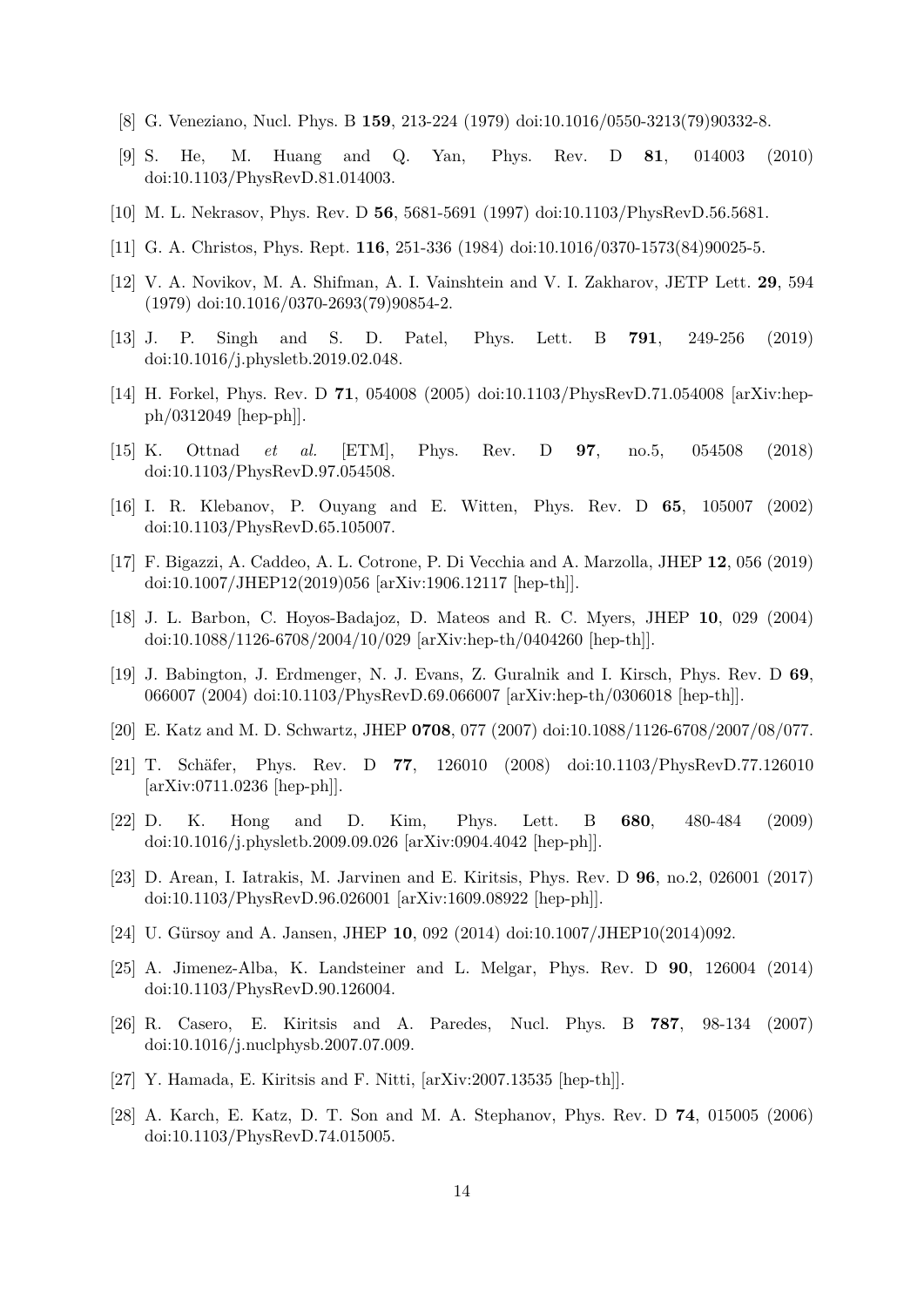- <span id="page-14-0"></span>[29] P. Di Vecchia and G. Veneziano, Nucl. Phys. B **171**, 253-272 (1980) doi:10.1016/0550- 3213(80)90370-3.
- <span id="page-14-1"></span>[30] H. Leutwyler and A. V. Smilga, Phys. Rev. D **46**, 5607-5632 (1992) doi:10.1103/PhysRevD.46.5607.
- <span id="page-14-2"></span>[31] P. Colangelo, F. De Fazio, F. Giannuzzi, F. Jugeau and S. Nicotri, Phys. Rev. D **78**, 055009 (2008) doi:10.1103/PhysRevD.78.055009.
- <span id="page-14-3"></span>[32] J. Erlich, E. Katz, D. T. Son and M. A. Stephanov, Phys. Rev. Lett. **95**, 261602 (2005) doi:10.1103/PhysRevLett.95.261602.
- <span id="page-14-4"></span>[33] A. Hashimoto and Y. Oz, Nucl. Phys. B **548**, 167-179 (1999) doi:10.1016/S0550- 3213(99)00120-0.
- <span id="page-14-5"></span>[34] C. Csaki, H. Ooguri, Y. Oz and J. Terning, JHEP **01**, 017 (1999) doi:10.1088/1126- 6708/1999/01/017.
- <span id="page-14-6"></span>[35] P. Colangelo, F. De Fazio, F. Jugeau and S. Nicotri, Phys. Lett. B **652**, 73-78 (2007) doi:10.1016/j.physletb.2007.06.072.
- <span id="page-14-7"></span>[36] G. Gabadadze, Phys. Rev. D **58**, 055003 (1998) doi:10.1103/PhysRevD.58.055003 [arXiv:hep-ph/9711380 [hep-ph]].
- <span id="page-14-8"></span>[37] E. Witten, Phys. Rev. Lett. **81**, 2862-2865 (1998) doi:10.1103/PhysRevLett.81.2862 [arXiv:hep-th/9807109 [hep-th]].
- <span id="page-14-9"></span>[38] F. E. Close, G. R. Farrar and Z. p. Li, Phys. Rev. D **55**, 5749-5766 (1997) doi:10.1103/PhysRevD.55.5749.
- <span id="page-14-10"></span>[39] Y. Chen, A. Alexandru, S. J. Dong, T. Draper, I. Horvath, F. X. Lee, K. F. Liu, N. Mathur, C. Morningstar and M. Peardon, *et al.* Phys. Rev. D **73**, 014516 (2006) doi:10.1103/PhysRevD.73.014516.
- <span id="page-14-11"></span>[40] C. J. Morningstar and M. J. Peardon, Phys. Rev. D **60**, 034509 (1999) doi:10.1103/PhysRevD.60.034509.
- <span id="page-14-12"></span>[41] V. Mathieu, N. Kochelev and V. Vento, Int. J. Mod. Phys. E **18**, 1-49 (2009) doi:10.1142/S0218301309012124.
- <span id="page-14-13"></span>[42] L. Faddeev, A. J. Niemi and U. Wiedner, Phys. Rev. D **70**, 114033 (2004) doi:10.1103/PhysRevD.70.114033.
- <span id="page-14-14"></span>[43] E. Vicari and H. Panagopoulos, Phys. Rept. **470**, 93-150 (2009) doi:10.1016/j.physrep.2008.10.001 [arXiv:0803.1593 [hep-th]].
- <span id="page-14-15"></span>[44] L. Del Debbio, L. Giusti and C. Pica, Phys. Rev. Lett. **94**, 032003 (2005) doi:10.1103/PhysRevLett.94.032003.
- <span id="page-14-16"></span>[45] M. Teper, Nucl. Phys. B Proc. Suppl. **83**, 146-150 (2000) doi:10.1016/S0920-5632(00)91608- 6.
- <span id="page-14-17"></span>[46] B. Alles, M. D'Elia and A. Di Giacomo, Nucl. Phys. B **494**, 281-292 (1997) [erratum: Nucl. Phys. B **679**, 397-399 (2004)] doi:10.1016/S0550-3213(97)00205-8.